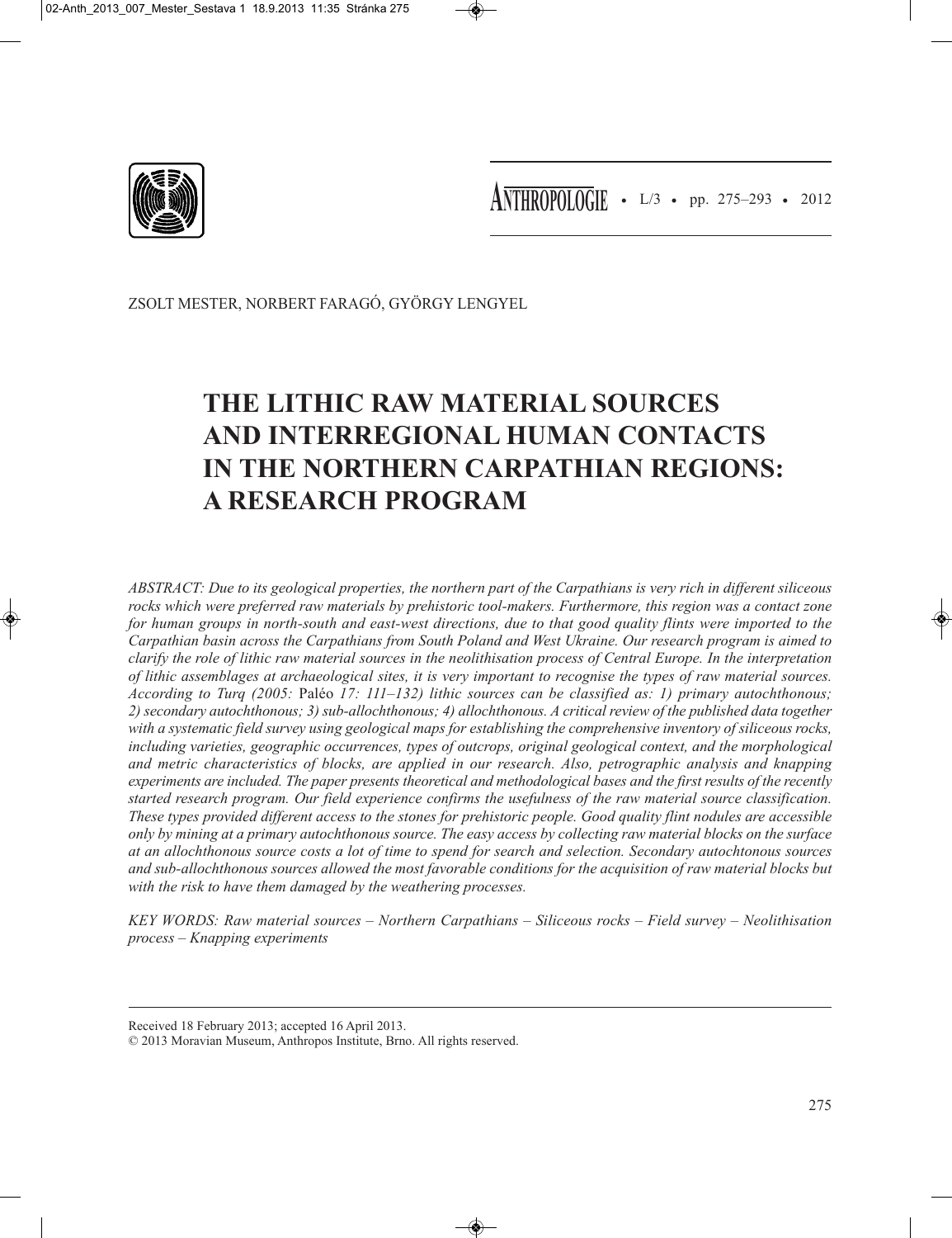## **INTRODUCTION**

Stone tools and their raw materials are key issues of Stone Age research. Problems related to lithics are various and consider in practically the entire life of prehistoric societies such as subsistence (tool manufacture and tool use, e.g. Cahen *et al.* 1979, Piel-Desruisseaux 1990, Andrefsky 1994, Whittaker 1994, Edmonds 1995), social organisation and contacts (task sharing, exchange and long distance supply, e.g. Montet-White, Holen 1991, Féblot-Augustins 1997, Burnez-Lanotte 2003, Adams, Blades 2009), and cognition and ritual contexts (mental capacities, burials, e.g. Edmonds 1995, Jeunesse 1997, Stout 2002, Beaune 2004, Nowell, Davidson 2010).

The research program, launched by the Institute of Archaeological Sciences of the Eötvös Loránd University (Budapest), takes into account this complexity of the issues around the lithic raw material and studies the probable correlations between sources (availability, quality, quantity) and human groups or communities (supply strategy, raw material economy and processing, technical behaviour, technological traditions). The start of the program was a one-year project in collaboration with the Institute of Archaeology

of the Jagiellonian University (Kraków, Poland) and the Institute of Archaeology of the Slovak Academy of Sciences (Nitra, Slovakia) with the financial support of the International Visegrad Fund. This project focused on the field surveys. During sixty-four days of twenty-one field trips more than twenty thousand kilometers were done in search of raw material sources in four countries. It provided us to visit nearly a hundred of localities for raw material sampling (*Figure 1*). Collected rock samples constitute the basis of a reference database built up for scientific and educational purposes.

In this paper, we present the theoretical and methodological bases of the research program, and its first results obtained by field surveys and knapping experiments.

## **THE BASIC ARCHAEOLOGICAL PROBLEM**

Our project was inspired by the hypothesis that the expansion of the Körös Culture in the Upper Tisza region could be related to access to obsidian sources (Domboróczki, Raczky 2010: 193, 212).

The Körös/Starčevo Culture represents a vital stage in the neolithisation process of Southeastern Europe. The



FIGURE 1. Sampled raw material sources recorded by GPS and illustrated on Google Maps.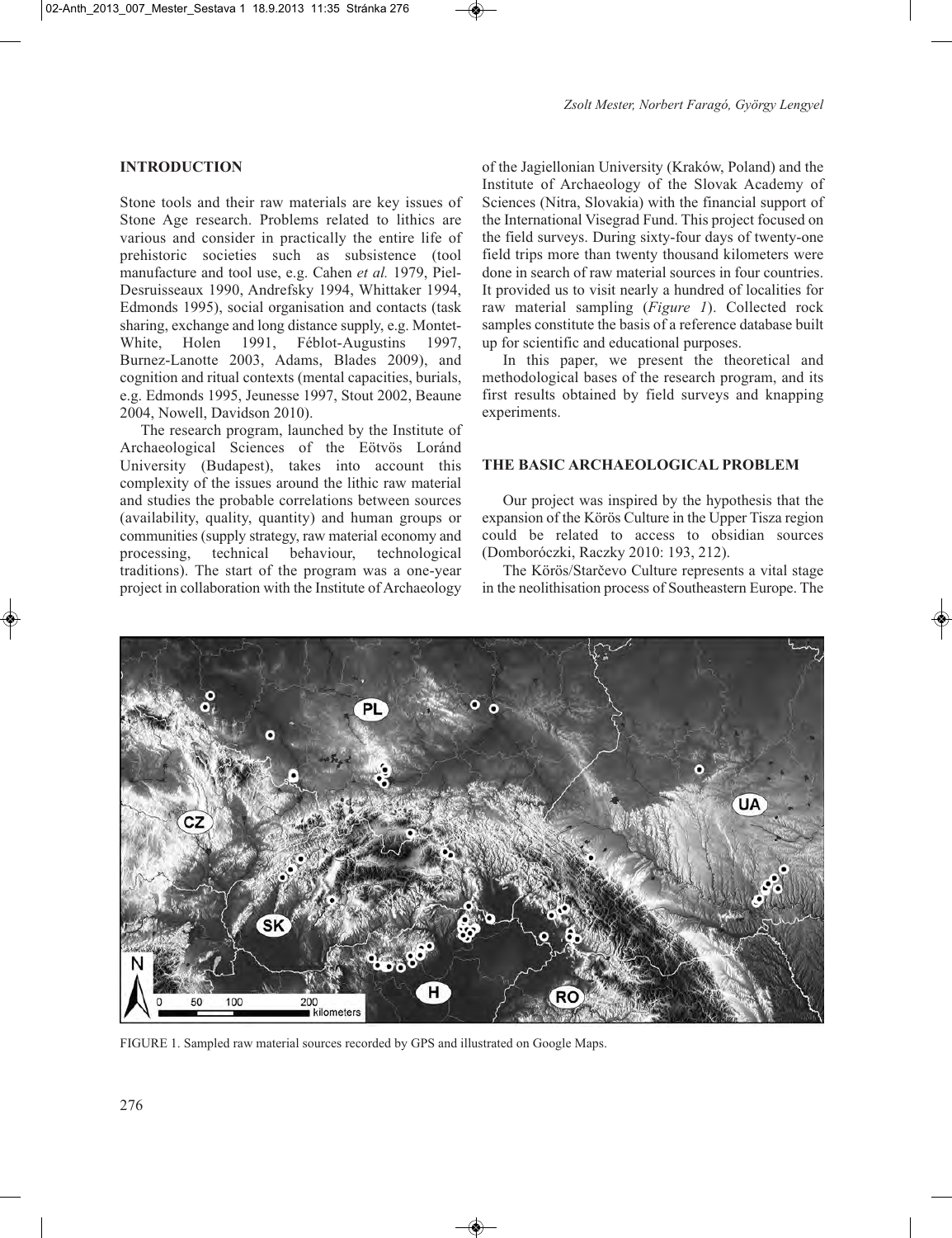

FIGURE 2. Model of modifications in the virtual territory of an expanding farming community. A, looking for new natural resources; B1, integration of the new resources; B2, shift to the exploitation of the new resources; C, abandonment of the old resources (after Mester, Rácz 2010: Fig. 1).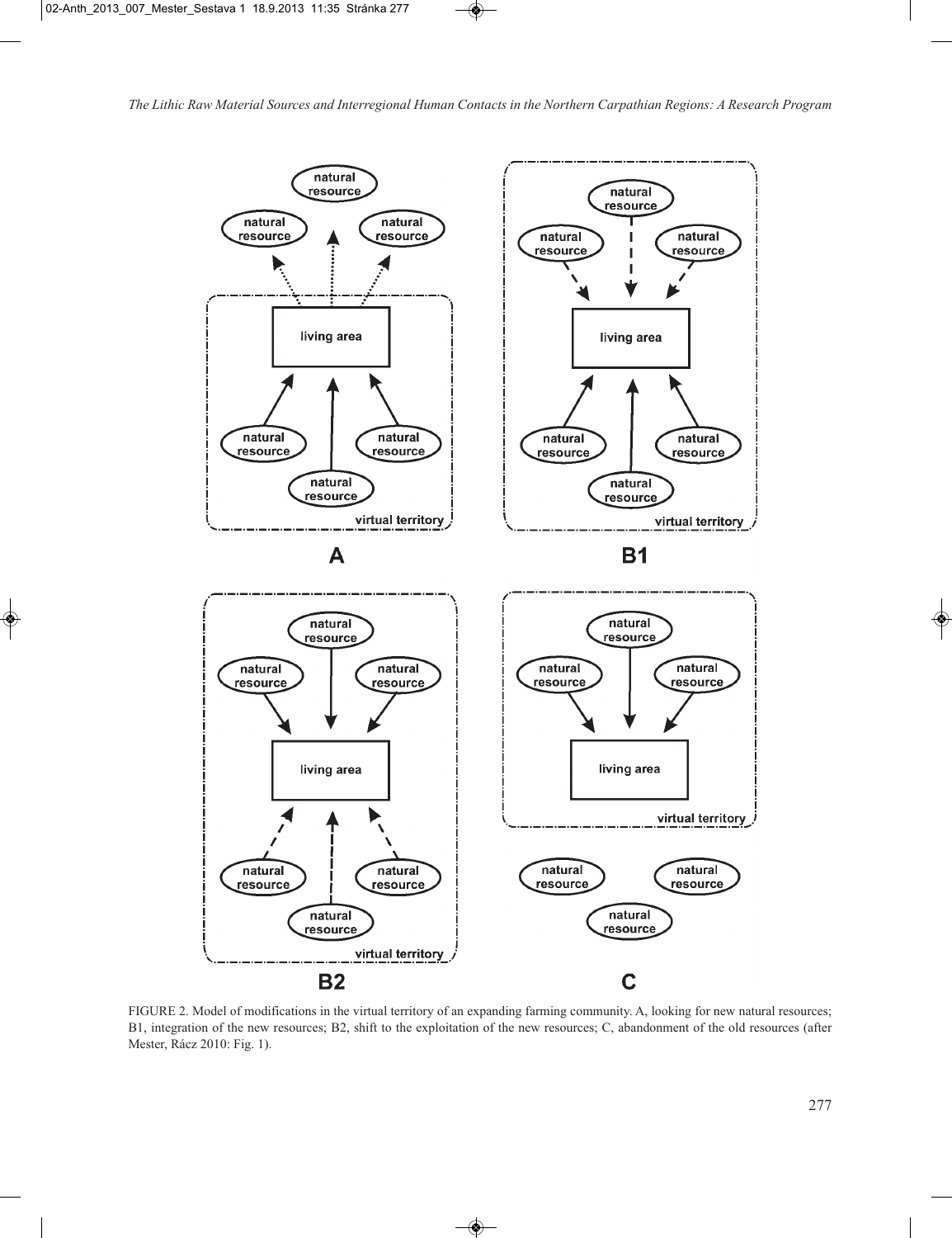expansion of early Neolithic followed river valleys throughout the Balkans (Nikolov 1989, Van Andel, Runnels 1995, Tringham 2000, Kozłowski 2003, Tichý 2004) reached the Carpathian Basin at the beginning of the 6th millennium BC by three branches: the Starčevo Culture in the southern part of Transdanubia on the right bank of the Danube (Kalicz *et al.* 1998), the Körös Culture in the Tisza valley in the Great Hungarian Plain (Kutzián 1944–1947, Trogmayer 1968), and the Criş Culture in Transylvania (Luca, Suciu 2007).

Prehistoric human groups needed resources other than food also. The territory of a group of hunter-gatherers ought to be large enough in order to provide all the goods necessary for survival, such as raw materials for construction and tool production. Hunter-gatherers exploit directly their territory while foraging, as it has been demonstrated from Upper Palaeolithic (Djindjian 2009, 2012) and ethnoarchaeological data (Beyries 1997). One of the most important moments in the history of humanity was undoubtedly the shift from huntinggathering to food-production. Taking into account its smaller living area, a farming community needs complementary natural resources to assure the lacking goods (food and raw material). The network of these sources outside of the habitation area constitutes its "virtual" territory, virtual in terms of being independent of actual ownership (Mester, Rácz 2010). This virtual territory covers more exactly the conception of territory demonstrated by ethnological analyses: a territory is the culturally determinated organisation of the physical space as well as the representation of the symbolic space within which the complex relations of the known world are being managed (Bracco 2001). The natural resources of the virtual territory give the security of survival for the group. In case of expansion, the constant re-construction of the virtual territory is inevitable (*Figure 2*). It means that the group continues to exploit the known sources, becoming more and more distant from the living area, as long as it could discover new ones in the vicinity. Once the exploitation of the new sources is securely established, the group leaves the former ones. It is a valuable strategy in case of indirect exploitation, too.



FIGURE 3. Distribution areas of the "Banat" flint (triangles) and of the Carpathian obsidian (circles) on the Great Hungarian Plain (East Hungary) in the early Neolithic period (data from Mateiciucová 2007: Fig. 31.10, Mateiciucová 2008: Map 6). Stars show the sources of obsidian.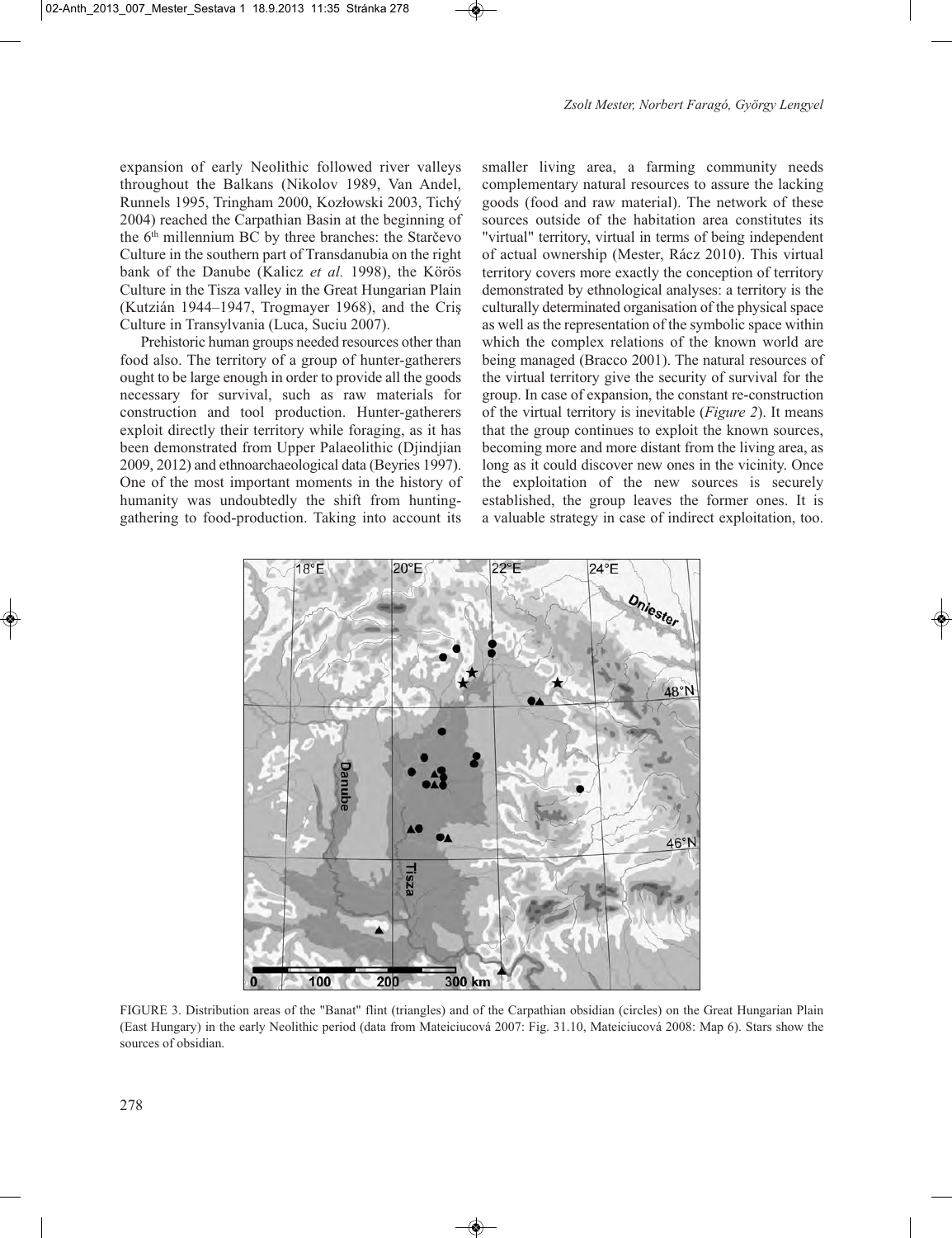However, if we can outline a sufficiently detailed resource exploitation history of a group in time and space using its archaeological remains, the gradual shift from one source to another may offer an evidence of its spreading.

It is interesting that the expansion of the early Neolithic cultural complex of Southeastern Europe starts from the distribution area of the Aegean obsidian (Kilikoglou *et al.* 1996) and arrives into the region of the Carpathian obsidian (Williams-Thorpe *et al.* 1984). The Neolithic inhabitants of continental Greece preferred making their knapped stone tools from exogenous, good quality raw materials despite the difficulties of procurement (Binder, Perlès 1990: 272). The obsidian – first of all of Milos – dominates most of the lithic assemblages (Perlès 1990: Tableau 3) although it had to

be imported partly by seafaring. Toward north, the presence of the Melian obsidian is reported up to Macedonia (Greece) from the Early Neolithic at Nea Nikomedeia (Kilikoglou *et al.* 1996). In the northern Balkans, the main raw material was good quality, white spotted, honey flint, outcrops of which are located in southwestern Romania or in northern Bulgaria (Kozłowski 2003, Kaczanowska, Kozłowski 2008, Biagi, Starnini 2010). The "Banat" flint was distributed in the north up to the Great Hungarian Plain and Transylvania (Mateiciucová 2007, 2008, Biagi *et al.* 2007, Biagi, Starnini 2010). Its northernmost appearance in the Carpathian Basin is documented at the site of Méhtelek (Starnini 1994: 69). This latter site yielded a rich lithic industry dominated by Carpathian obsidians.



FIGURE 4. Geographic position of the northern Carpathians. River valleys which outline the region (1–8) and which play important role inside the region (9–11). 1, Odera; 2, Upper Vistula; 3, San; 4, Upper Dniester; 5, Upper Prut; 6, Morava; 7, Middle Danube; 8, Upper Tisza; 9, Dunajec; 10, Váh; 11, Hornád/Hernád.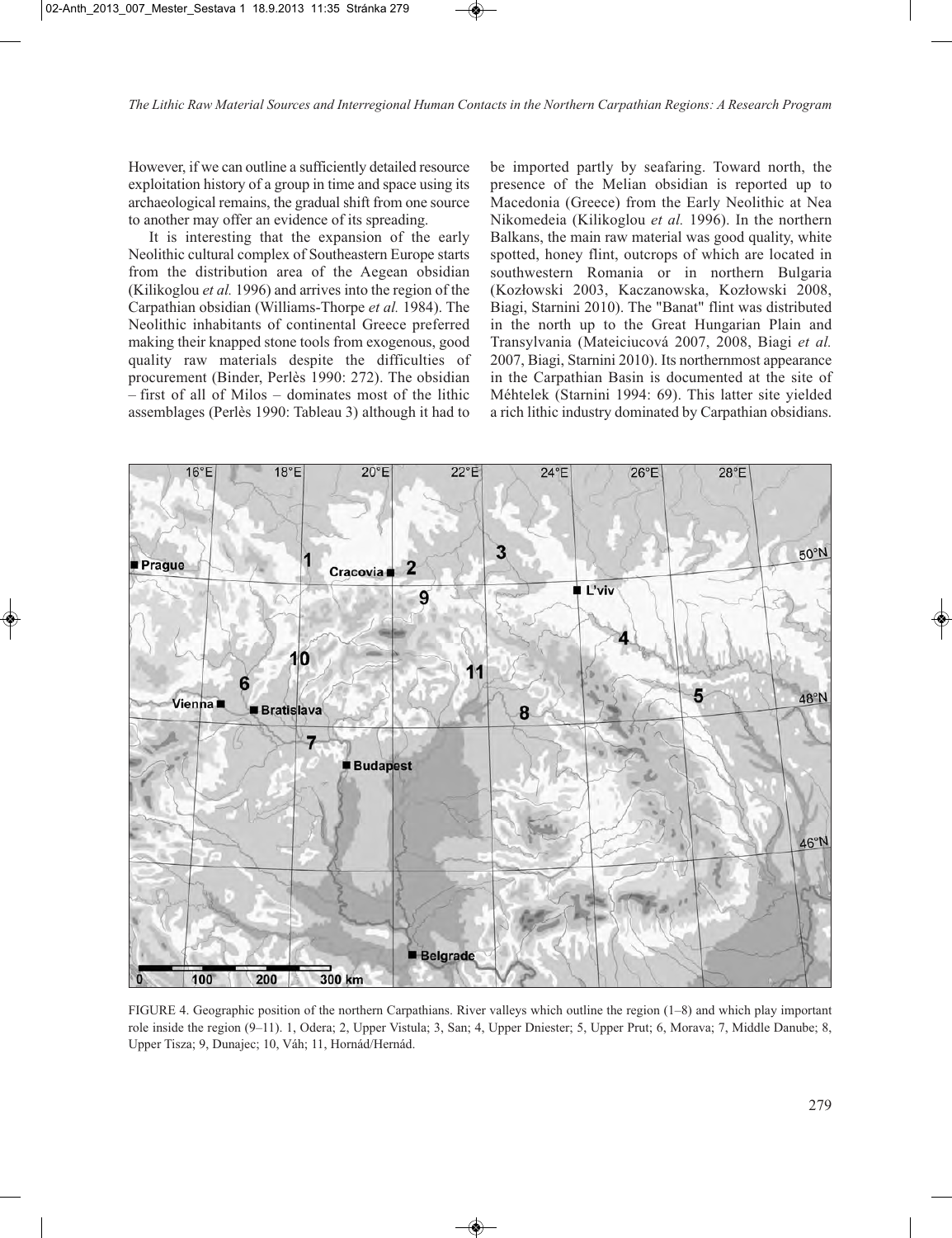The distribution area of the "Banat" flint and that of the Carpathian obsidian overlap in the middle of the Great Hungarian Plain (Mateiciucová 2007: fig. 31.10, 2008: Map 6), where a hoard with flakes of "Banat" flint was unearthed in the context of the Körös Culture at Endrőd 39 (Kaczanowska *et al.* 1981) (*Figure 3*). This situation seems to be similar to the above mentionned theoretical model of rebuilding of the virtual territory.

#### **THE NORTHERN CARPATHIANS**

The study area, the northern Carpathians can be defined as the part of the mountain range between the Lesser Carpathians and the Maramureş Mountains. According to the geomorphological division of the Carpathian Mountains, a unit named Northern Carpathians doesn't exist. The northwestern part of the mountains arch up to the Čergov Mountains (near Prešov in eastern Slovakia) is considered as the Western Carpathians, and its part toward to the east-southeast up to the Perşani Mountains (near Braşov in central Romania) as the Eastern Carpathians. However, the archaeological evidences clearly demonstrate that the northern part which stretches in westeast direction forms one unit from the viewpoint of cultural human contacts. This region belongs to the territories of Slovakia, Poland, Ukraine, and Hungary. From our archaeological point of view, the region contains also the forelands extending to the plains of the neighbouring great river valleys. Thus, the region can be outlined by these river valleys (*Figure 4*): from west to east, Morava, Upper Odera, Upper Vistula, San, Upper Dniester and Upper Prut in the northern margin, as well as Middle Danube and Upper Tisza in the southern margin. In prehistoric times, it provided a large diversity of landscapes, both in the geographical and ecological sense: the alluvial lowland of the Great Hungarian Plain, small plateaus covered by loess, river valleys (the most important are Váh, Dunajec and Hornád/Hernád), low and high altitude mountainous areas. The corresponding vegetations, fauna and soil types provided various subsistence possibilities both for foraging and farming communities. The range of the Carpathian Mountains separates the territories inside and outside, but – at the same time – it connects them by its passes. The archaeological evidence indicates the existence of cultural and economic contacts from the Palaeolithic to the Iron Age.

#### **Siliceous rocks of the northern Carpathian regions**

Carpathians are part of the mountain ranges of the Alpide belt extending from west (Atlas) to east (Himalayas) through Eurasia. These mountain ranges are formed by the Alpine orogeny during the Late Mesozoic and Cenozoic periods when African and Indian plates collided with Eurasian plate. The development of the Carpathian basin was triggered by the thinning lithosphere plate and the simultaneous thermic subsidence, in connection with the orogenic folding of the Carpathians which started in the Miocene. Within the framework of this geological process, strong volcanic activity took place in the Carpathian forelands from the middle of the Miocene onwards (Budai 2009). As a consequence, a series of Tertiary volcanic formations lay at the northern border of the Great Hungarian Plain from the Danube Bend (Visegrád Mountains) through the Northern Hungarian Range and the Vihorlat-Gutinian Ridge (Transcarpathian Ukraine) to the Oaş Mountains (North Rumania). Due to these geological properties, the regions of the northern Carpathians are rich in rocks and minerals which were valuable raw materials for prehistoric people.

Several rocks of sedimentary origin can be found in this region. An important type is the good quality radiolarite of Jurassic age which was a preferred raw material in prehistoric times. It outcrops in the Klippen Belt zone of the mountain range laying from the White Carpathians in West Slovakia through the Pieniny Mountains in South Poland to Northeast Slovakia where it is covered by volcanites of the Slanské Hills (Kaminská 1991, 2001, 2013, Valde-Nowak 1995, 2013). Running along the Klippen Belt zone, Váh, Torysa and Hornád rivers transport this radiolarite in form of pebbles toward to the south (Kaminská 1991, 2001, 2013). Other sedimentary rocks are represented by different cherts related mainly to the Flysch Belt zone of Palaeogene age. Outcrops of the black menilitic chert/hornstone are known from a wide area in Southeast Poland and Northeast Slovakia (Kaminská 1991, 2001, 2013, Valde-Nowak 1995, 2013). Some cherts of Mesozoic age have local or regional importance, such as the Mikuszowice hornstone in South Poland (Valde-Nowak 1995, 2013) and the black chert of the Bükk Mountains in Northeast Hungary (Pelikán 2002).

Among rocks of volcanic origins, the Carpathian obsidian is the most important in prehistoric times. Undoubtedly, it is the most intensively studied siliceous rock of the Carpathian region (e.g. Williams-Thorpe *et al.* 1984, Biró *et al.* 1986, 2005, Oddone *et al.* 1999, Kasztovszky, Biró 2006). It is subdivided into Carpathian 1, 2 and 3 variants, sources of which are identified respectively in the Zemplín Mountains in East Slovakia, in the Tokaj Mountains in Northeast Hungary, and in the Velikyi Scholles Ridge in Transcarpathian Ukraine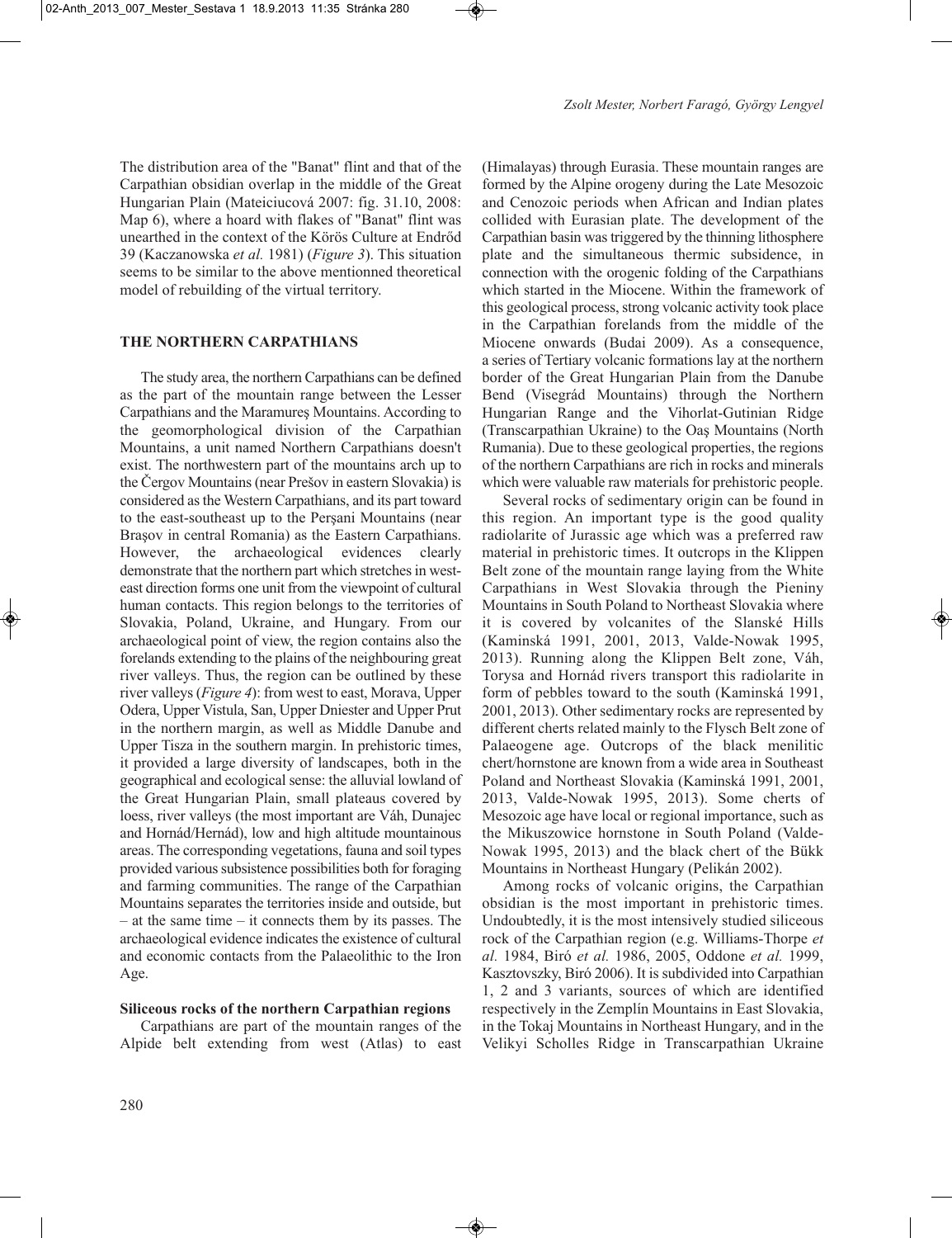(Williams-Thorpe *et al.* 1984, Biró 1984, Kaminská 1991, 2001, 2013, Rosania *et al.* 2008, Rácz 2013). A very special raw material but only of local importance, a vitrophyric dacite (often named andesite in the archaeological literature – Gladilin, Demidenko 1989) has been identified in Transcarpathian Ukraine near Korolevo (Rácz 2013). Opals, chalcedonies and jaspers produced by the Neogene volcanism can be found in several areas: Kremnické Hills in Central Slovakia, Slanské Hills in East Slovakia, Mátra Mountains in North Hungary and Tokaj Mountains in Northeast Hungary (Biró, Pálosi 1983, Kaminská 1991, 2001, 2013, Gyarmati, Szepesi 2007, Zelenka 2010). The famous quartz-porphyry of the Bükk Mountains played a considerable role in the Palaeolithic of North Hungary. It was described under different names in the literature (Kadić 1916, Vértes, Tóth 1963, Dobosi 1978, Simán 1986, Markó *et al.* 2003), but in fact, it is a metarhyolite formed by Mesozoic volcanism. Sources are limited to the eastern part of the Bükk Mountains (Pelikán 2005: 191).

In the Tertiary, post-volcanic processes, related to hydrothermal activities, caused silicifications in very different lithological and palaeoecological conditions. These processes were the origin of various limnosilicites and silicified rocks. Although limnosilicites constitute medium or even low quality raw materials, they were often dominant in the lithic assemblages on a regional level because they were abundantly available. Numerous sources are known in Central and East Slovakia, as well as in North Hungary (Kaminská 1991, 2001, 2013, Biró 1998, Szekszárdi *et al.* 2010). Several silicified rocks had local or regional importance. These are the Dynów siliceous marl and the Bircza flint in Southeast Poland (Valde-Nowak 1995, 2013), the silicified argillite near Dusino and the silicified rhyolite tuffs of the Beregovo Hills in Transcarpathian Ukraine (Rácz 2010, 2013), the brown chert of the Ondava valley in East Slovakia (Kaminská 2001, 2013), the nummulitic silicites in South Slovakia and in North Hungary (Markó, Kázmér 2004, Kaminská 2013), and the silicified sandstone in Transcarpathian Ukraine (Rácz 2009, 2013).

## **Imported siliceous rocks in the northern Carpathian regions**

Archaeological evidences show that several good or even very good quality raw materials were available for prehistoric inhabitants of the northern Carpathian regions through contacts, exchanges or other supply strategies. Sources of these well-identifiable rocks are located in the neighbouring regions to the north and to the east. They are different flints of Jurassic or Cretaceous age: the socalled erratic flint of Silesia in Southwest Poland (Kozłowski, Pawlikowski 1989), the Jurassic flint of the Kraków-Częstochowa Upland in South Poland (Kozłowski 1991), the chocolate flint of the Holy Cross Mountains (Budziszewski 2008), the Świeciechów flint of the Middle Vistula valley (Balcer 1976, Kaczanowska,





FIGURE 5. Macroscopically identical flints from different outcrops of Podolia (Ukraine). A, sampled sources of the region on Google Maps; B, flint blocks from Bakota (1 and left), Yats'kivtsi (2 and right bottom) and Myn'kivtsi (3 and right top). **<sup>A</sup>**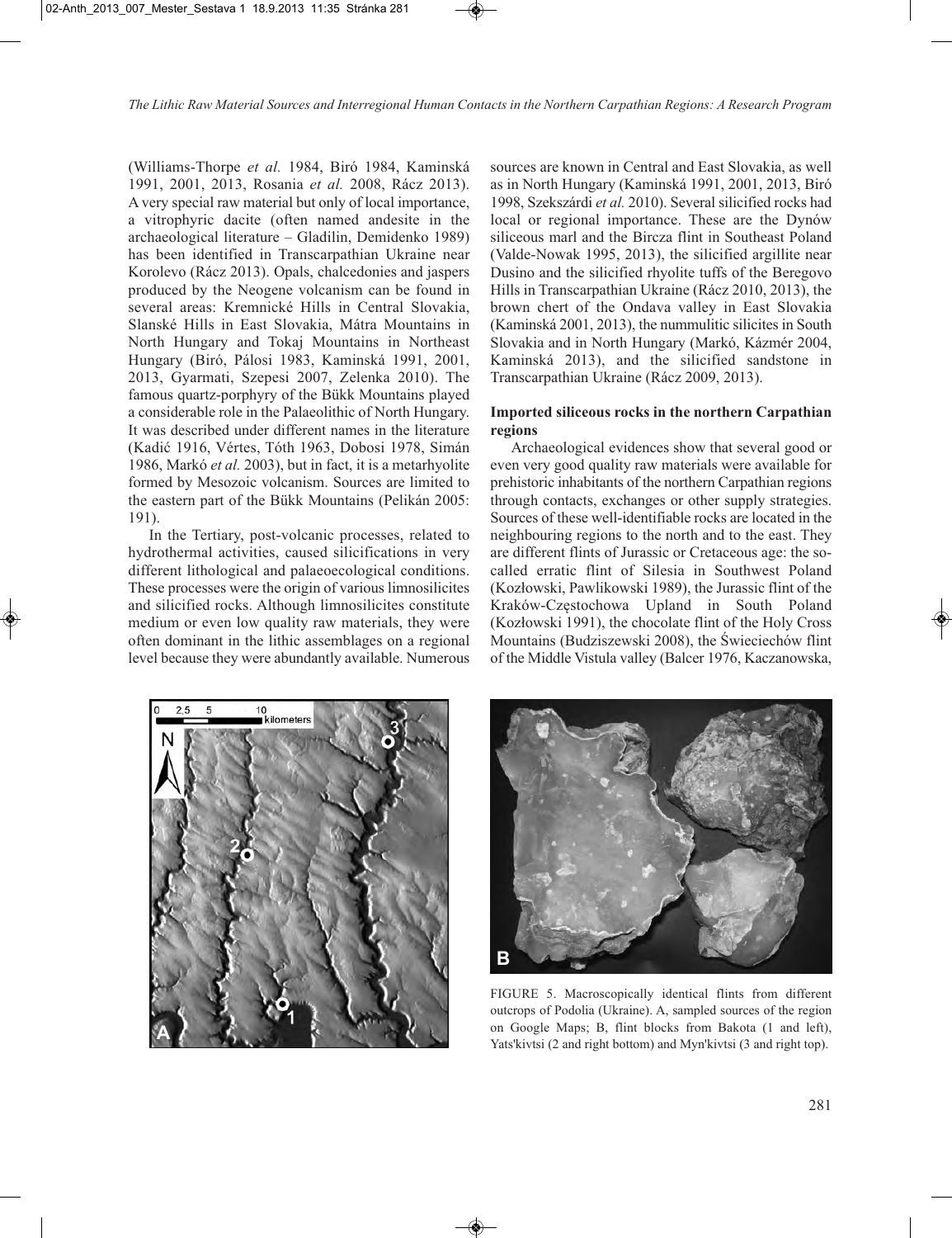Kozłowski 2005), the Volhynian flint and the Podolian flint of the Dniester and Prut valleys in West Ukraine (Konoplya 1998).

## **AIMS AND METHODOLOGY OF THE RESEARCH PROJECT**

Studying the correlation between raw material sources and human groups needs techno-economic analyses of the lithic industries unearthed at prehistoric sites combined with geological field surveys. This double approach was very fruitful in the investigation of a similar archaeological problem in the Bugey region in Southeast France (Féblot-Augustins 2006, 2009a, 2009b). The combined analysis pointed out that people of the Early Mediterranean Neolithic (Cardial Pottery Culture), when expanded northwards along the Rhône valley, exploited the raw material sources found on the way. Our research project would profit from this methodological experience.

#### **Raw materials and their sources**

Two basic approaches of lithic raw material studies in prehistoric archaeology can be distinguished. The first one, the "provenience approach" focuses on the geological source and its distance from the human settlement. Provenience approach generally compares raw materials found at the archaeological sites with rock samples of known origin of already existing databases and lithothecas. Taking into account the location of



FIGURE 6. Types of raw material sources (after Turq 2000: Fig. 68). 1, primary autochthonous source; 2, secondary autochthonous source; 3, sub-allochthonous or residual source; 4, allochthonous or exotic source.

identified sources and the site, the raw material procurement strategy is reconstructed by drawing circles of local, regional and extra-local zones. However, there is a risk of miscalculating the provenancing distance because a rock type may have several outcrops within a geological formation of a wide geographic area (e.g. according to our field experience, similar Podolian flint can be collected in different river valleys of the Podolian Upland north from the Dniester valley (Mester, Faragó 2013) (*Figure 5*). The second one, the "palaeoethnological approach" puts the emphasis on the knapping activity of the inhabitants of a given prehistoric site. To understand the technical behaviour, including the procurement strategy, it is necessary to know the raw material conditions and accessibilities of the region (Turq 2005).

According to geomorphological processes, sources of raw material may be classified into four types (Turq 2000: 106–107, 2005) (*Figure 6*):

- (1) primary autochthonous source: in the original context of the formation (embedded in the parent rock);
- (2) secondary autochthonous source: extracted by erosion and accumulated in the vicinity of the original primary autochthonous source (in a slope deposit or in a stream bed);
- (3) sub-allochthonous or residual source: in new geological context resulted of transformation and redeposition by weathering (in a weathered and decayed rock or colluvium);
- (4) allochthonous or exotic source: the eroded and/or accumulated raw material had been transported long distances by water courses or ice sheets and deposited with fluvial or glaciofluvial sediments.

For the interpretation of the lithic assemblage of an archaeological site, distinguishing between these types of origin is very important. The type of source influences the distance of transportation and the quality of the procured blocks. Effects of weathering may deteriorate a material of originally good quality in the secondary autochthonous or sub-allochtonous source. Also, an originally medium quality material could become better in the allochthonous source because the nodules may loose the weak and fragmented parts and consequently a rather homogenous rock stays. The systematic inventorizing by field surveys are to record all these types in the landscape, making special attention to slope deposits and stream or river beds (Turq 2005). In case of archaeological materials without identified raw material source, it is hard to recognise the type of the source. But the used raw material blocks have their autobiography recorded in the microstructure of the rock. A new analytical approach, based on taphonomical and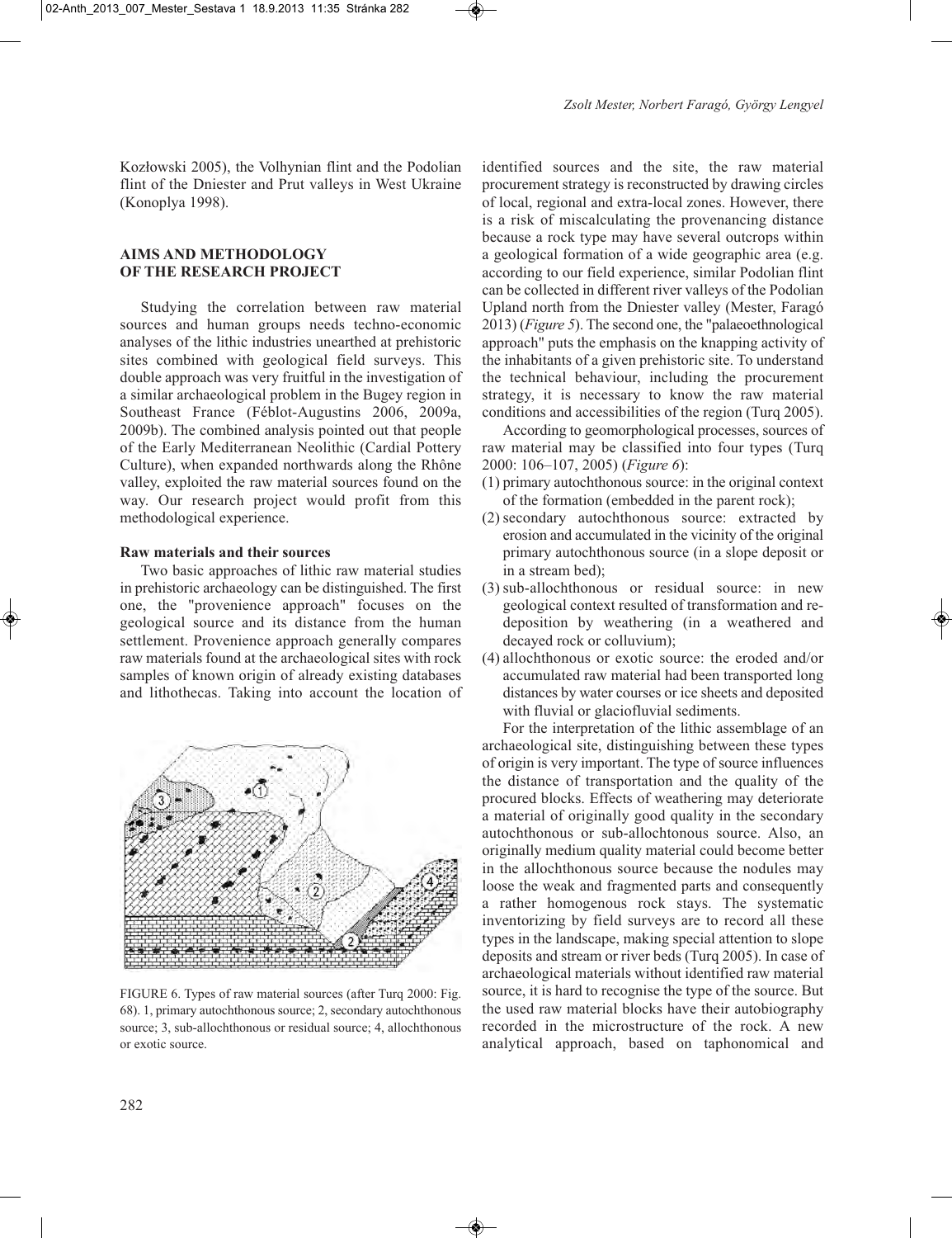

FIGURE 7. Experimental products of the flint nodules from Kremenets' (Ukraine).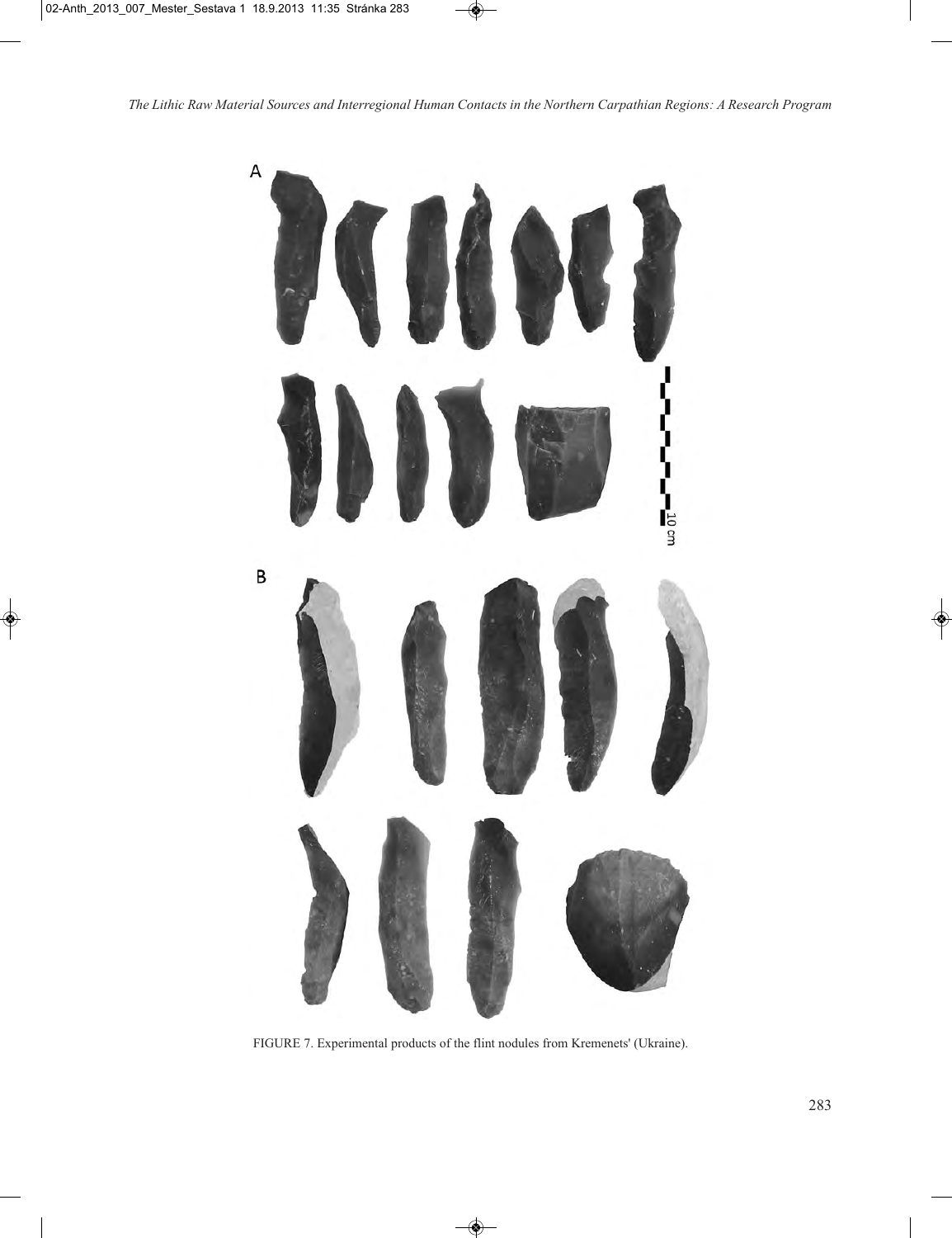

FIGURE 8. Experimental products of the limnic quartzite block from Rátka (Hungary).

petroarchaeological observations at different scales, allows decoding the various stigmata on the surface and in the crystallisation of stone artifacts originating from complex physicochemical and mechanical phenomena during post-genetical processes (Fernandes, Raynal 2006, 2010). This methodology has already given good and interesting results in South France (Fernandes *et al.* 2006, 2007, 2008).

## **Field survey strategies**

Field surveys took place in the first year of our project. A double approach was applied in mapping the potential lithic raw materials. The first is a critical review of the data published in the geological literature accompanied by verification on the field (Rácz 2008, Rats 2009). The second step is a systematic field survey using geological maps for establishing the comprehensive inventory of siliceous rocks, including their varieties, geographic occurrences, types of outcrops, original geological context, as well as the

morphological and metric characteristics of blocks (Turq 2000: 33–44, 2005, Féblot-Augustins 2009a). This study needs to be completed by a petrographic characterisation, thin sections and other analytical methods (Rácz 2008, Féblot-Augustins 2009a). Due to the long-standing experience of European prehistoric research, outcrops of several rock types are known (concerning the Carpathian Basin: e.g. Biró 1986, 1987, Kaminská 1991, 2001). Thanks to previous archaeometric and provenience studies (e.g. Biró, Dobosi 1991, Biró *et al.* 2000, Szekszárdi *et al.* 2010), some data exist concerning the region under study in Hungary.

Consequently, our field surveys have different aims:

- (1) To take samples from known raw material types for reference pieces, especially for rocks of non-Hungarian origin;
- (2) to check the variability (colours, shapes, dimensions) of known raw material types at the outcrops;
- (3) to verify the reliability of provenience data (extension of outcrops);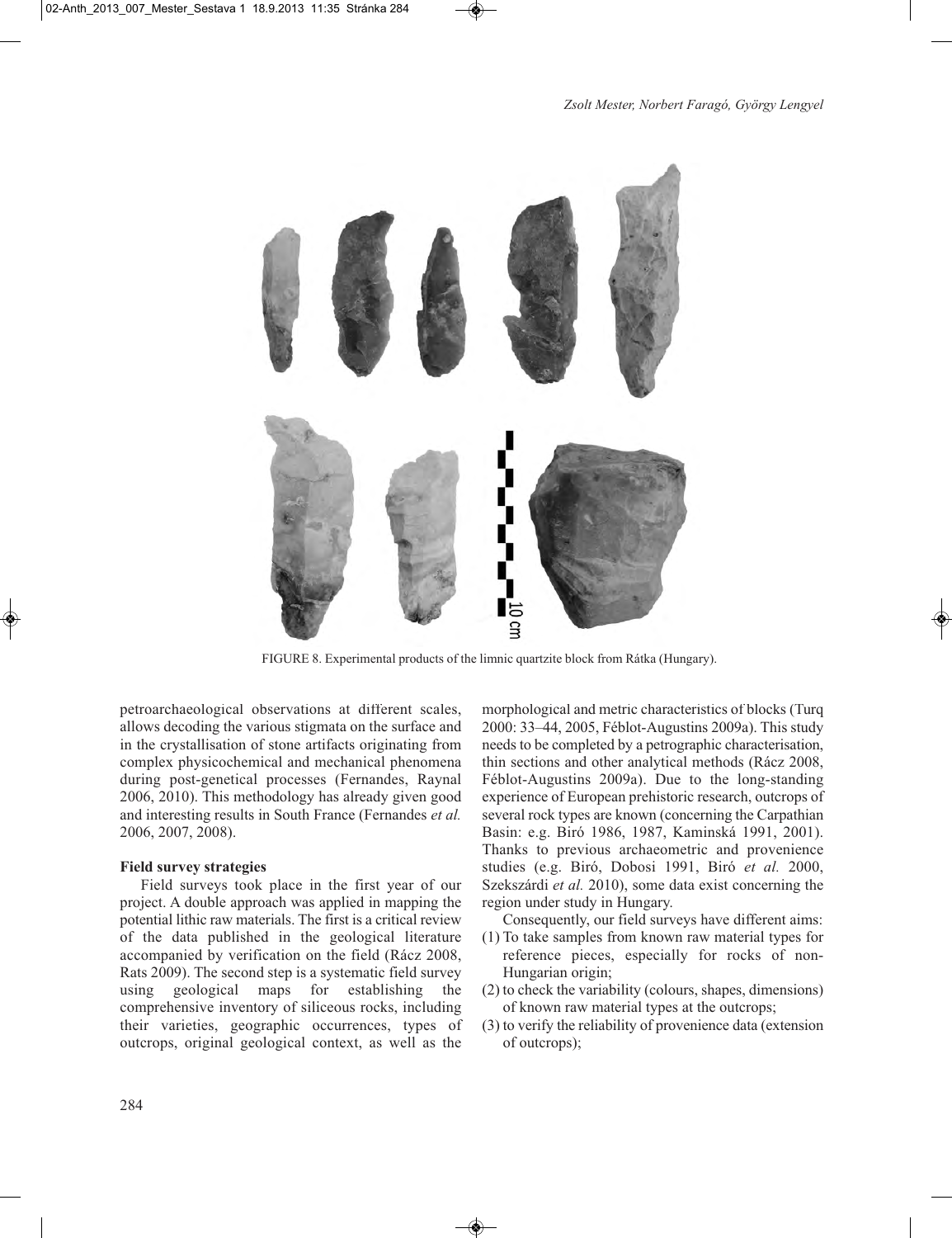

FIGURE 9. Proportions of laminar products, flakes-debris, and discarded cores in the archaeological material of Bodrogkeresztúr-Henye site and in the experimented material (after Lengyel 2013: Fig. 8). BH-LQ, all types of limnic quartzite on the site; BH-F, all types of flint on the site; Rátka, Rátka type limnic quartzite on the site; Prut, Prut type flint on the site; F1, first nodule of flint in the experiment; F2, second nodule of flint in the experiment; LQ, limnic quartzite block in the experiment.

- (4) to localise outcrops of archaeologically known raw materials;
- (5) to characterise the outcrops from the point of view of the abovementionned types of source;
- (6) to record the spectrum of siliceous rocks occurring in a given outcrop regardless to their ability for tool manufacture;
- (7) to discover new potential outcrops or raw materials;
- (8) to collect raw materials for knapping experiments and educational purposes.

To accomplish these aims we applied several field survey strategies. We profited the guidance of experienced colleagues in Poland, in Slovakia and in Ukraine to have samples from well-known raw material types. Descriptions of outcrops published in the literature were successfully referred to in Slovakia (Kaminská 1991, Cheben, Illášová 2002, Schreiber 2011) and in Ukraine (Konoplya 1998). Partly new raw material sources were discovered using geological maps and descriptions in northern Hungary (Pelikán 2002, Gyarmati, Szepesi 2007, Zelenka 2010).

In order to posses representative samples we intended collecting all kinds of siliceous rocks occurring at the source. It means a scale, as large as possible, of petrographic types, of colour variations, of quality, and dimensions (including big blocks and small fragments). Special attention was paid to surface variations: cortex, natural or weathered block surface, broken or fractured surface, patina. Latter often makes serious difficulties to identify rock type and origin in the case of archaeological assemblages. For rocks available in large quantity, a "surplus" was collected in scope of knapping experience and learning.

## **FIRST RESULTS**

Processing of the considerable amount of collected rock samples is in progress. The main goal is to build up a reference database for archaeological purposes. Consequently, the characterisation of the rocks is needed to describe their properties which can help to identify them in an archaeological assemblage. These attributes are visible on three scales: by naked eye, by low magnification, and by microscopy in thin section (Přichystal 2009). Data of such on the main raw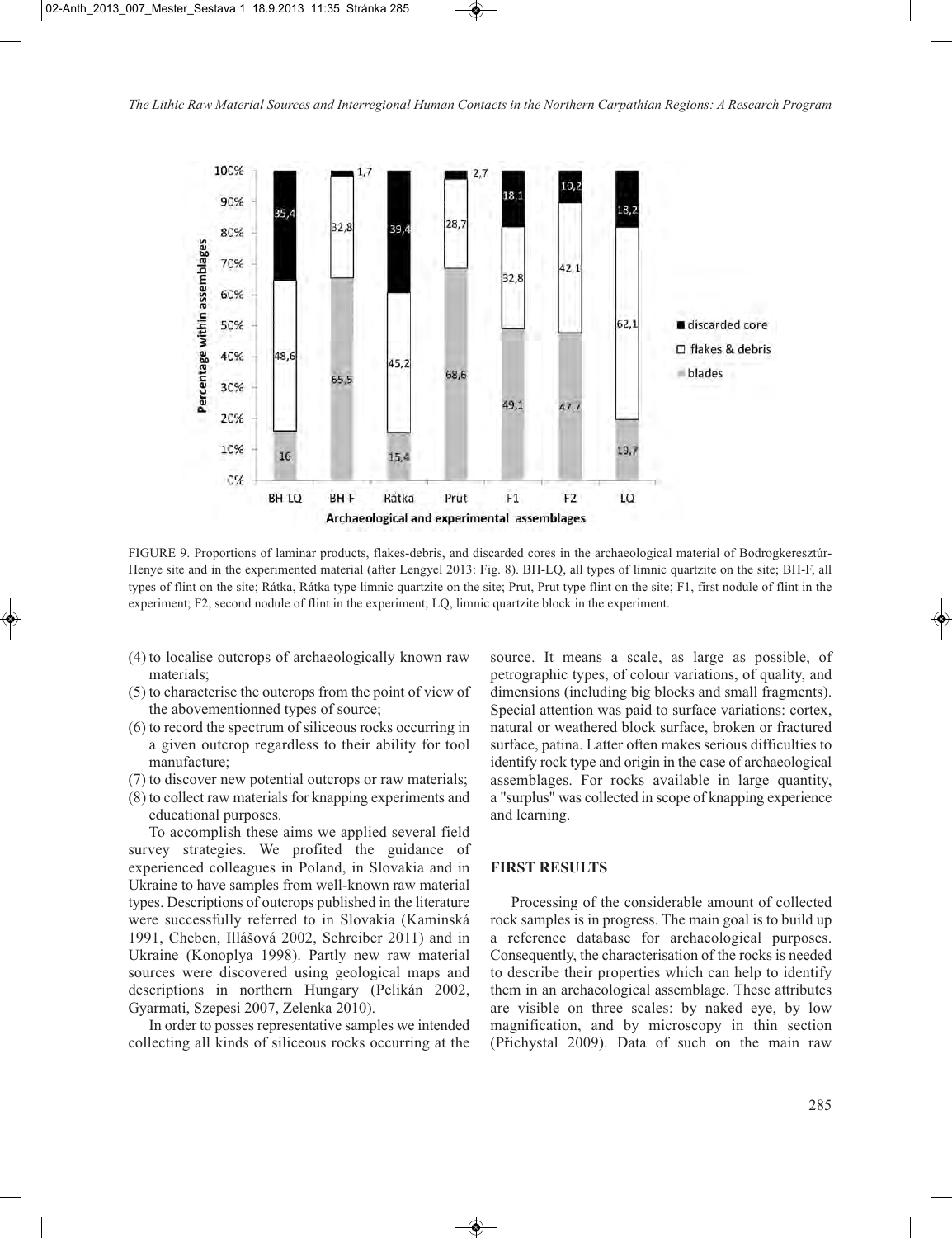

FIGURE 10. Primary autochthonous source: limestone rock with layers of flint nodules in Piekary (Poland). Photo by Zs. Mester.



FIGURE 11. Secondary autochthonous source: slope deposits with flint nodules in Bakota (Ukraine). Photo by N. Faragó.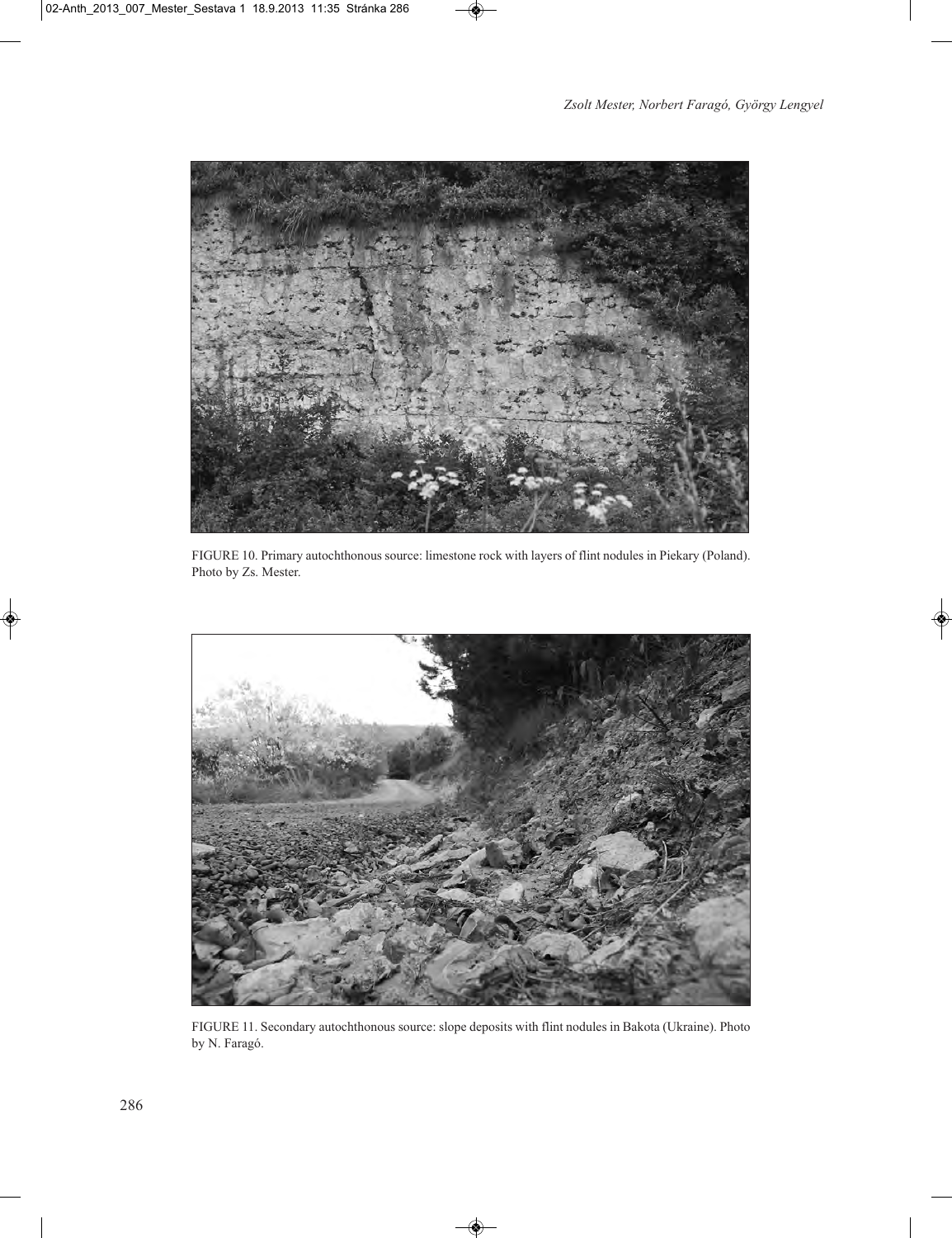materials of Transcarpathian Ukraine are available (Rácz 2013).

Testing the materials by knapping experiments is likewise important for revealing the interaction between raw material properties and human technical behaviour. This interaction is documented in the archaeological record. Also, it is possible to estimate the knapping quality of each inventorised rock by experimentation. The first study of this kind was accomplished on an Early Gravettian assemblage of Hungary (Lengyel 2013). The experiment involved two nodules of flint from Kremenets' in Ukraine, and a limnic quartzite block from Rátka in North-East Hungary. The goal was to obtain blades with minimal investment into core preparation. The results highlight that the difference in laminar proportions between flint and limnic quartzite artifact populations is due to the properties of the raw materials. Flint raw materials are easily knappeable, have no inclusions and cracks, which would make a major impact on the successful execution of the operational schema. Meanwhile, the limnic quartzite processing resulted in large number of flakes and meager number of blades due to the heterogeneous matrix of the raw material blocks (*Figures 7–8*). These data suggest a correlation between lithic raw material quality and effectiveness of blade production in the Early Gravettian assemblage of Bodrogkeresztúr-Henye site (Northeastern Hungary). The result fits the technological analysis of the lithic industry of the site which pointed out that good quality flint raw materials yielded a higher proportion of blades than limnic quartzites (Lengyel 2013: 43) (*Figure 9*).

Our field experience confirms the usefulness of the raw material source classification elaborated by French colleagues (Turq 2000, 2005). Primary autochthonous sources were available with mining activity in late prehistoric time. From our field survey, the mine complex at Krzemionki in Poland, exploited from the Late Neolithic to the Early Bronze Age, could be mentioned here (Borkowski 1995). Other outcrops confirmed that the most useful raw materials in the primary situation are the hardest to obtain. Sometimes, the precious flint layers are deeply hidden (e.g. Kremenets' in Ukraine), or the bedrock is hard to break up even with modern tools to exploit a useful block of raw material (e.g. Streženice in Slovakia, Piekary in Poland, Rátka in Hungary) (*Figure 10*). Slope deposits and stream beds, the secondary autochthonous sources were the most accessible outcrops for prehistoric men. This type of source gives easy acces to the raw material and yields wider variety of blocks for selection due to the erosion, that already broke the bigger blocks into

smaller pieces, and the natural accumulation. In Bakota (Ukraine), one can easily collect useful pieces in the trench of a modern road at a foothill (*Figure 11*). In Bükkszentlászló (Hungary), the quartz-porphyry (metarhyolite) is very frequent in the woods without seeing the original geological situation. Suballochthonous sources are risky to contain weathered raw material. These sources provide the second best possibilities to collect enough raw material related to the invested energy. In Myn'kivtsi (Ukraine), the flint nodules are redeposited and weathered at the top of one of the walls of the valley, therefore significant amount can be collected without mining activity (*Figure 12*). Allochthonous sources yield many non-siliceous gravels and thus expand the time to find knappable pebbles. Otherwise, these are the closest localities to ordinary human settlements, as we discussed the spread of the early farming communities. Among the numerous localities we visited, the bank of the Tisza River near Khust (Ukraine) was the most instructive (*Figure 13*). There are many varieties of stones from many various sources sometimes from more than hundred kilometers away from the original geological source. It was astonishing how the erosion works, how the water flows collect, weather and transport all kinds of rocks. In the Váh gravel at Opatovce (Slovakia), we hoped for masses of radiolarite pebbles but due to the large variety of rocks in the area their frequency was extremely low.

## **CONCLUSION**

Thanks to its complicated formation history in the frame of the Alpine orogeny, the northern part of the Carpathians is rich in knappable siliceous rocks. As a consequence of this origin, a great diversity is also a main characteristic of these rocks. The presence of the sources of potential raw materials provided favourable conditions for prehistoric tool-makers. It could have been one of the factors guiding the expansion of the Early Neolithic Körös Culture in the Carpathian Basin.

To be able to understand the role of raw material sources in the neolithisation process – and in prehistoric times in general – in the region we need to apply a double approach: on the one hand, estimating the raw material possibilities provided by the siliceous rocks' outcrops in the region, and on the other hand, estimating the technoeconomical needs of the inhabitant human groups or communities, largely influenced by their cultural traditions. According to this double approach, our recently started research program have two main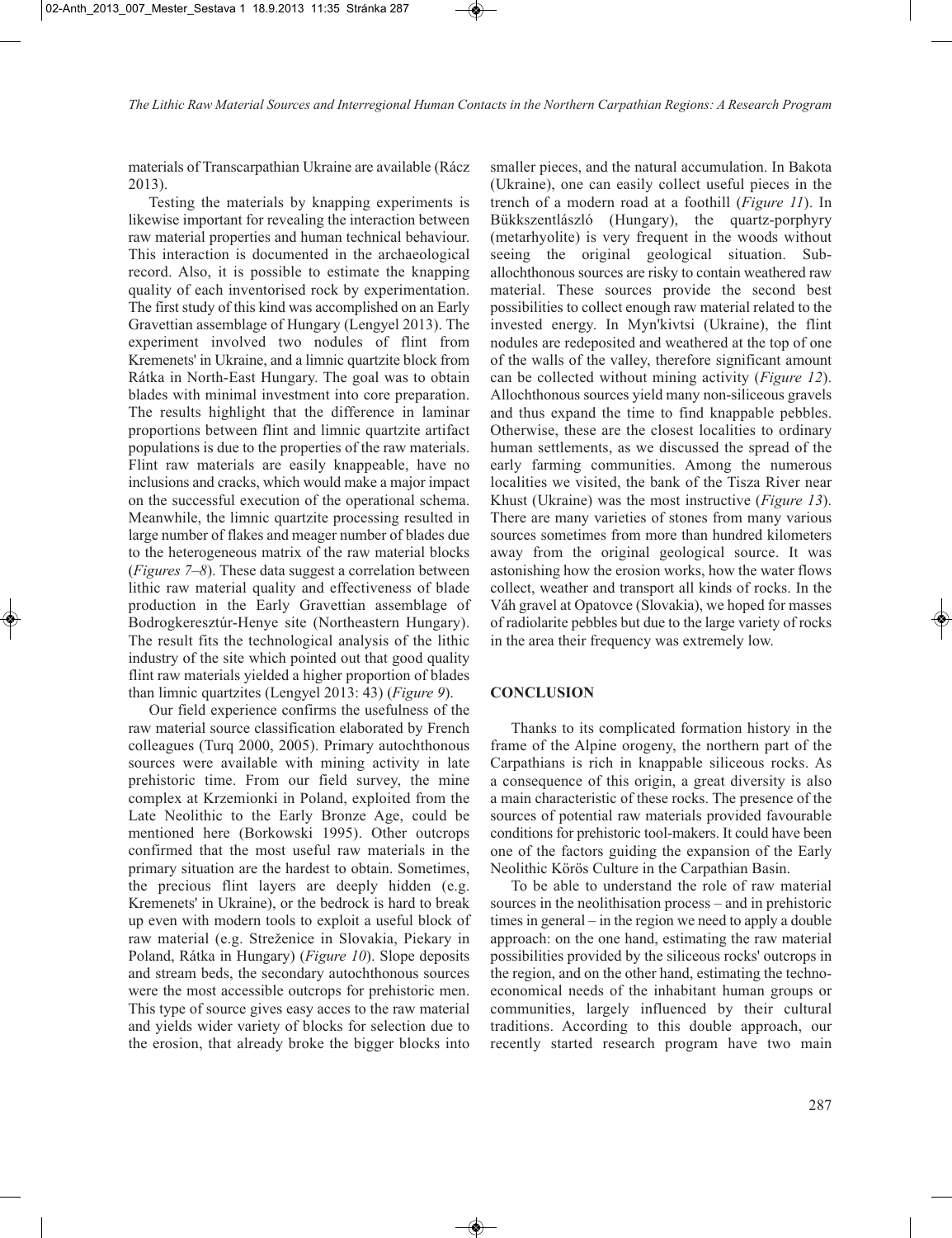components: 1) inventorizing the potential raw materials with the characterisation of their outcrops and testing their properties by knapping experiments; 2) detailed technological analysis of the lithic assemblages found on archaeological sites for reconstructing the technoeconomic behaviour of prehistoric people living there. A combined analysis of the knapping properties and availabilities of existing siliceous rocks and of the processing and treatment of used raw materials allows us to reconstruct the needs and the related supply strategies, and thus to understand the role of the sources.

During the first year of the research program, we focused on the first component by field surveys. The aims were to verify and to complete existing data on raw materials, to check geological potentialities, as well as to collect rock samples for building up a reference collection, and for scientific analyses and experimental purposes. Nearly a hundred localities were documented in four countries from Silesia (South Poland) to Podolia (West Ukraine). Our field experiences confirm the usefulness of the classification of raw material sources into four types according to Turq (2005). Each type



FIGURE 12. Sub-allochthonous source: flint nodules in colluvium in Myn'kivtsi (Ukraine). Photo by Zs. Mester.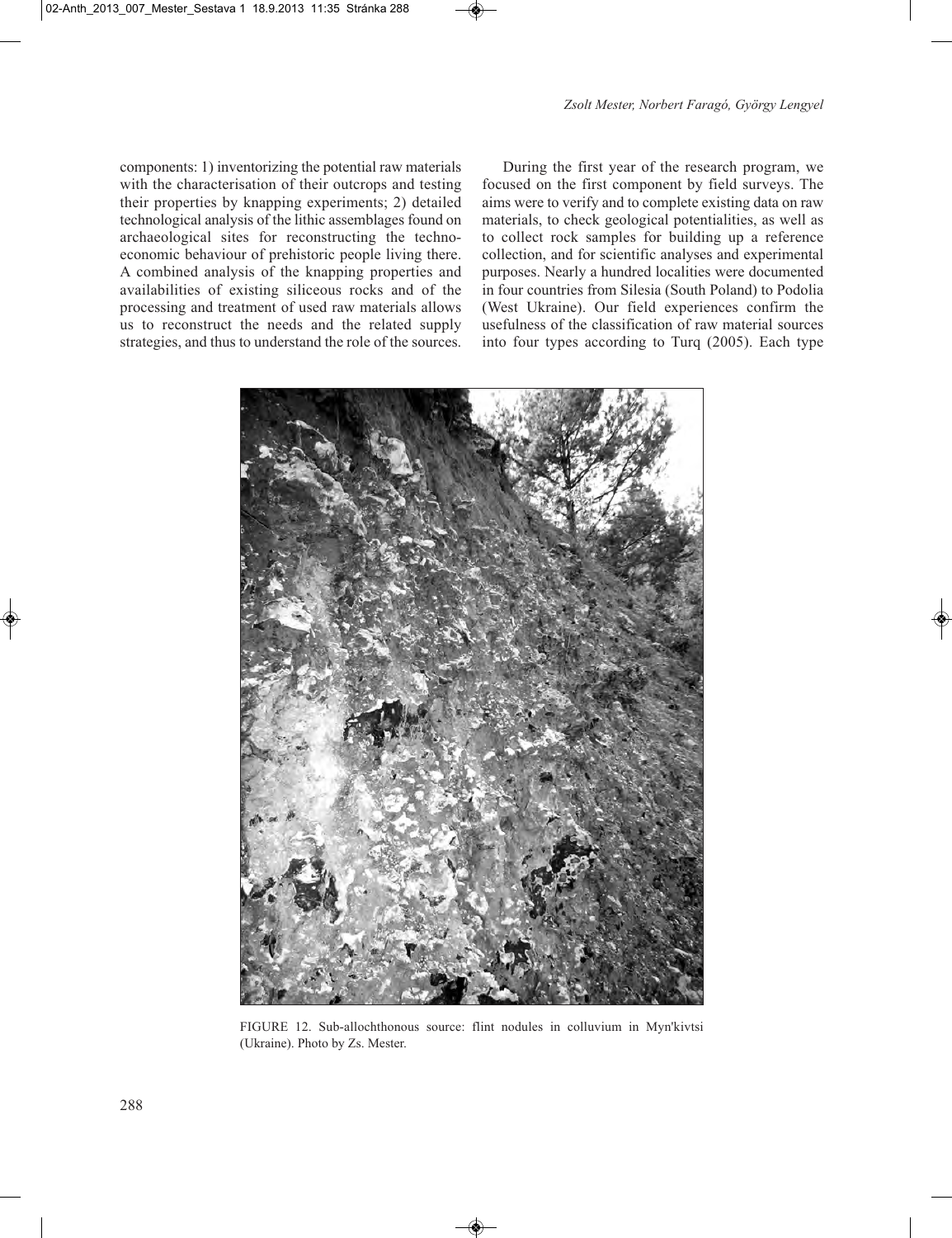

FIGURE 13. Allochthonous source: gravels in the bank of the Tisza River near Khust (Ukraine). Photo by N. Faragó.

provides different availability and needs different exploitation strategy. At a primary autochthonous source, the huge amount of efforts of mining activities is recompensed by good quality flint nodules or blocks. At a secondary autochtonous source and at a suballochthonous source, the effect of the weathering processes allows simple extraction methods for the acquisition of raw material blocks together with the risk to have them damaged. At a sub-allochthonous source and at an allochthonous source, the easy access by collecting raw material blocks on the surface costs a lot of time to spend for search and selection.

The evaluation of the rock samples issued from the field surveys will provide many tasks and challenges for all participants in the next years. In the next phase of the research program, we focus on the second component by the technological analysis of archaeological lithic assemblages in some selected smaller regions. Of course, for the latter, we continue to make field surveys for refining the database of potential raw materials.

#### **ACKNOWLEDGMENTS**

We are grateful to the International Visegrad Fund for funding the project. We acknowledge our project partners, and especially Janusz K. Kozłowski (Jagiellonian University) and Ľubomíra Kaminská (Institute of Archaeology of the SAS) for realizing the partnership. Fieldwork in Transcarpathian Ukraine was assisted by the Transcarpathian Local History Museum in Uzhhorod. We are very obliged to Vasyl Sheba director and to Josip Kobal' archaeologist. Professional guidance on the field of raw material sources was provided by wellexperienced colleagues: Krzysztof A. Sobczyk (Kraków) and Andrzej Wiśniewski (Wrocław) in Poland, Ľubomíra Kaminská (Košice) in Slovakia, Béla Rácz (Berehove) in Ukraine. We would like to thank all of them for the time spent with us, as well as for the fruitful discussions on the field. It is our pleasure to thank all the people – colleagues, amateurs, friends – who provided either written or oral informations about lithic sources. We are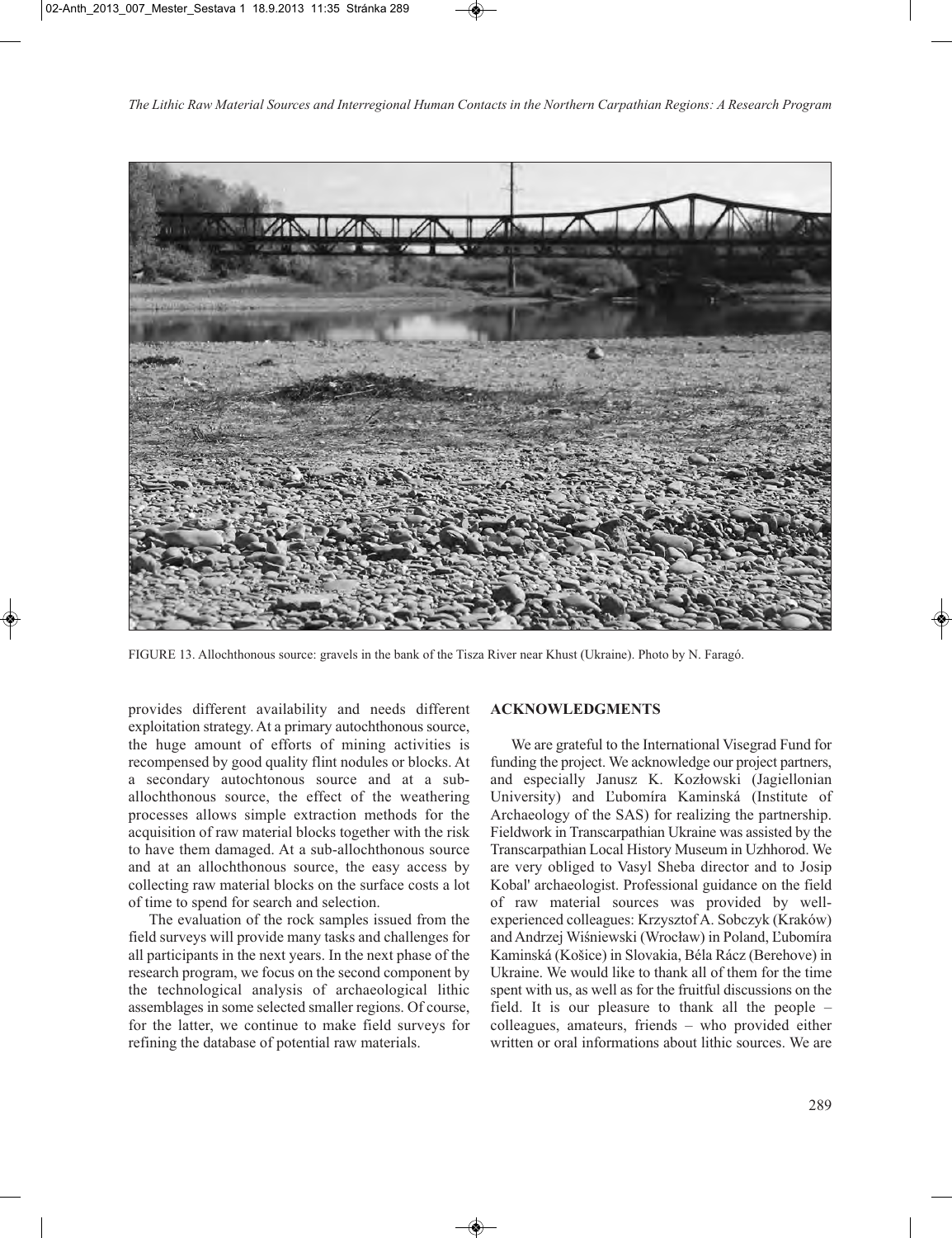very grateful to Pál Raczky who gave the initiative of the research program, and provided invaluable advises thanks to his wide range of interest and great experience in prehistoric archaeology. Finally, we thank the two reviewers for their useful comments.

## **REFERENCES**

- ADAMS B., BLADES B. S. (Eds.), 2009: *Lithic materials and Paleolithic societies*. Wiley–Blackwell, Chichester.
- ANDREFSKY W. Jr., 1994: Raw-material availability and the organisation of technology. *American Antiquity* 59, 1: 21–34.
- BALCER B., 1976: Position and stratigraphy of flint deposits, development of exploitation and importance of the Świeciechów flint in Prehistory. *Acta Archaeologica Carpathica* 16: 179–199.
- BEAUNE S. A. de, 2004: The Invention of technology: Prehistory and cognition. *Current Anthropology* 45, 2: 139–162.
- BEYRIES S., 1997: Systèmes techniques et stratégies alimentaires: l'exemple de deux groupes d'indiens de Colombie-Britannique. In: M. Patou-Mathis (Ed.): *L'alimentation des hommes du Paléolithique : approche pluridisciplinaire*. Pp. 73–92. E.R.A.U.L. 83, Université de Liège, Liège.
- BIAGI P., STARNINI E., 2010: The Early Neolithic chipped stone assemblages of the Carpathian Basin: typology and raw material circulation. In: J. K. Kozłowski, P. Raczky (Eds.): *Neolithization of the Carpathian Basin: Northernmost distribution of the Starčevo/Körös Culture*. Pp. 119–136. Polish Academy of Arts and Sciences–Institute of Archaeological Sciences of the Eötvös Loránd University, Kraków–Budapest.
- BIAGI P., GRATUZE B., BOUCETTA S., 2007: New data on the archaeological obsidians from the Banat and Transylvania (Romania). In: M. Spataro, P. Biagi (Eds.): *A short walk through the Balkans: the first farmers of the Carpathian Basin and adjacent regions*. Pp. 129–148. Società per la Preistoria e Protostoria della Regione Friuli-Venezia Giulia – Quaderno 12, Trieste.
- BINDER D., PERLÈS C., 1990: Stratégies de gestion des outillages lithiques au Néolithique. *Paléo* 2: 257–283.
- BIRÓ K. T., 1984: Distribution of obsidian from the Carpathian sources on Central European Palaeolithic and Mesolithic sites. *Acta Archaeologica Carpathica* 23: 5–42.
- BIRÓ K. T. (Ed.), 1986: *Papers for the 1st International Conference on Prehistoric Flint Mining and Lithic Raw Material Identification in the Carpathian Basin, Budapest– Sümeg 1986*. Vol. 1, Magyar Nemzeti Múzeum, Budapest.
- BIRÓ K. T. (Ed.), 1987: *Papers for the 1st International Conference on Prehistoric Flint Mining and Lithic Raw Material Identification in the Carpathian Basin, Budapest– Sümeg 1986*. Vol. 2, Magyar Nemzeti Múzeum, Budapest.
- BIRÓ K. T., 1998: *Lithic implements and the circulation of raw materials in the Great Hungarian Plain during the Late Neolithic Period.* Hungarian National Museum, Budapest.
- BIRÓ K., DOBOSI V., 1991: *Lithotheca Comparative Raw Material Collection of the Hungarian National Museum*. Magyar Nemzeti Múzeum, Budapest.
- BIRÓ K. T., PÁLOSI M., 1983: A pattintott kőeszközök nyersanyagának forrásai Magyarországon (Sources of lithic raw materials for chipped artefacts in Hungary). *A Magyar Állami Földtani Intézet Évi Jelentése az 1983. évről*: 407–435.
- BIRÓ K. T., POZSGAI I., VLADÁR A., 1986: Electron beam microanalyses of obsidian samples from geological and archaeological sites. *Acta Archaeologica Academiae Scientiarum Hungaricae* 38: 257–278.
- BIRÓ K., DOBOSI V., SCHLÉDER Zs., 2000: *Lithotheca II The Comparative Raw Material Collection of the Hungarian National Museum, Vol. II*, Magyar Nemzeti Múzeum, Budapest.
- BIRÓ K. T., MARKÓ A., KASZTOVSZKY Zs., 2005: 'Red' obsidian in the Hungarian Palaeolithic: characterisation studies by PGAA. *Praehistoria* 6: 91–101.
- BORKOWSKI W., 1995: Prehistoric flint mines complex in Krzemionki (Kielce Province). *Archeologia Polona* 33: 506–524.
- BRACCO J.-P., 2001: De quoi parlons-nous? Réflexions sur l'appréhension des territoires en Préhistoire paléolithique. In: J. Jaubert, M. Barbaza (Eds.): *Territoires, déplacements mobilité, échanges durant la Préhistoire. Terres et hommes du Sud*. Pp. 13–16. Ed. du CTHS, Paris.
- BUDAI T., 2009: Geological setting of Hungary. In: T. Budai, L. Gyalog (Eds.): *Geological map of Hungary for tourists – 1:200 000*. Pp. 7–9. Geological Institute of Hungary, Budapest.
- BUDZISZEWSKI J., 2008: Stan badań nad występowaniem i pradziejową eksploatacją krzemieni czekoladowych (Current research on the occurrence and prehistoric exploitation of chocolate flint). In: W. Borkowski, J. Libera, B. Sałacińska, S. Sałaciński (Eds.): *Krzemień czekoladowy w pradziejach. Materiały z konferencji w Orońsku, 08 – 10. 10. 2003*. Pp. 33–106. Studia nad Gospodarką Surowcami Krzemiennymi w Pradziejach 7, Instytut Archeologii i Etnologii Polskiej Akademii Nauk, Warszawa–Lublin.
- BURNEZ-LANOTTE L. (Ed.), 2003: *Production and management of lithic materials in the European Linearbandkeramik*. BAR International Series 1200, Archaeopress, Oxford.
- CAHEN D., KEELEY L. H., VAN NOTEN F. L., 1979: Stone tools, toolkits, and human behavior in Prehistory. *Current Anthropology* 20, 4: 661–683.
- CHEBEN I., ILLÁŠOVÁ Ľ., 2002: Chipped industry made of limnoquarzite from Žiarska kotlina hollow. In: I. Cheben, I. Kuzma (Eds.): *Otázky neolitu a eneolitu našich krajín – 2001*. Pp. 105–112. Archeologiczký ústav SAV, Nitra.
- DJINDJIAN F., 2009: Le concept de territoires pour les chasseurs cueilleurs du Paléolithiqe supérieur européen. In: F. Djindjian, J. Kozlowski, N. Bicho (Eds.): *Le concept de territoires dans le Paléolithiqe supérieur européen*. Pp. 3–25. BAR International Series 1938, Archaeopress, Oxford.
- DJINDJIAN F., 2012: Contacts et déplacements des groupes humains dans le Paléolithique supérieur européen: les adaptations aux variations climatiques des stratégies de gestion des ressources dans le territoire et dans le cycle annuel. In: *Modes de contacts et de déplacements au Paléolithique*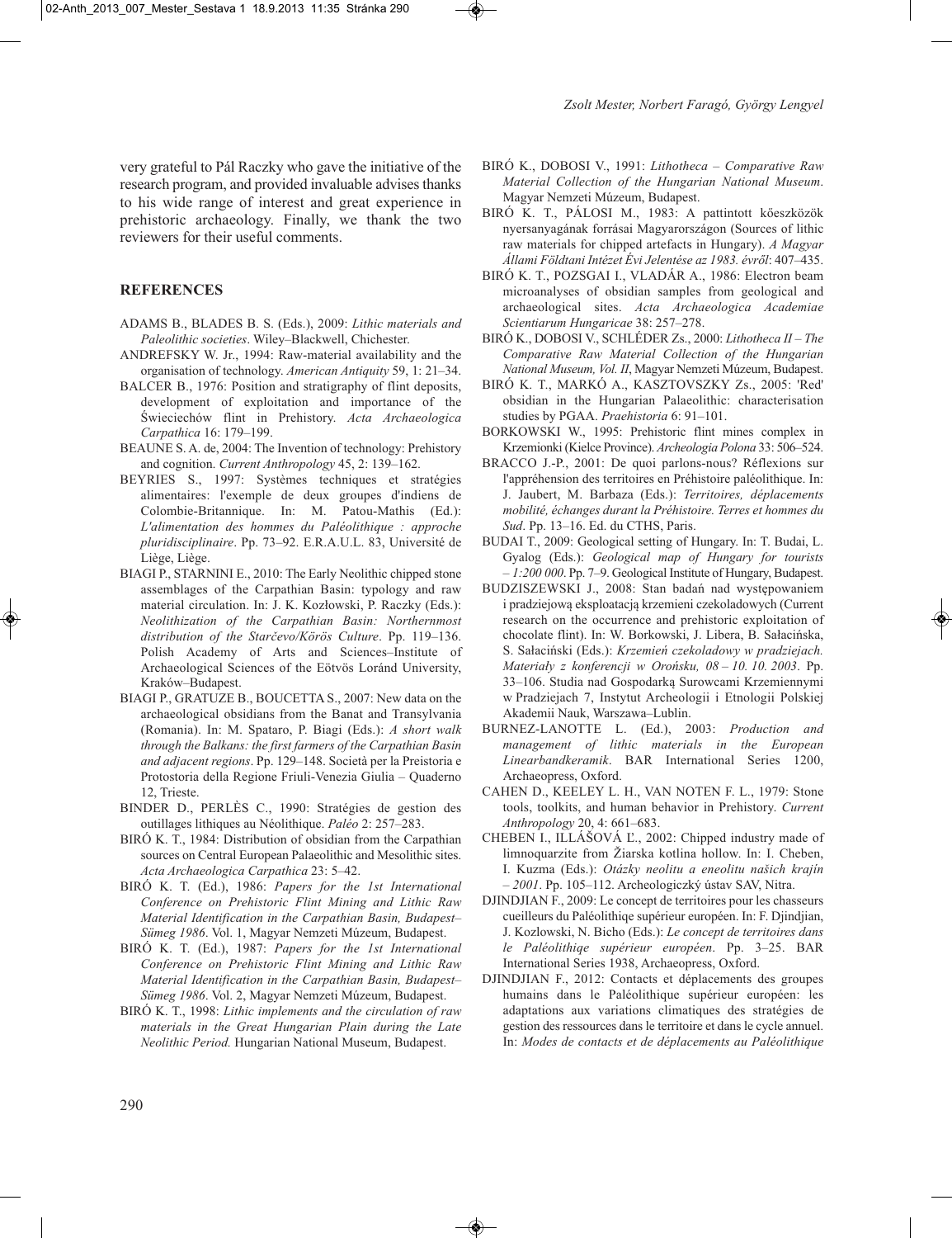*eurasiatique. Colloque international dans le cadre de la commission 8 (Paléolithique supérieur) de l'UISPP, Programme et résumés*. Pp. 47–48. Université de Liège, Liège.

- DOBOSI V. T., 1978: A pattintott kőeszközök nyersanyagáról (Über das Rohmaterial der retuschierten Steingeräte). *Folia Archaeologica* 29: 7–19.
- DOMBORÓCZKI L., RACZKY P., 2010: Excavations at Ibrány– Nagyerdő and the northernmost distribution of the Körös Culture in Hungary. In: J. K. Kozłowski, P. Raczky (Eds.): *Neolithization of the Carpathian Basin: Northernmost distribution of the Starčevo/Körös Culture*. Pp. 191–218. Polish Academy of Arts and Sciences–Institute of Archaeological Sciences of the Eötvös Loránd University, Kraków–Budapest.
- EDMONDS M., 1995: *Stone tools and society. Working stone in Neolithic and Bronze Age Britain*. Routledge, London, NewYork.
- FÉBLOT-AUGUSTINS J., 1997: *La circulation des matières premières au Paléolithique*. E.R.A.U.L. 75, Université de Liège, Liège.
- FÉBLOT-AUGUSTINS J., 2006: Early Neolithic pioneer mobility. Raw material procurement in layer 58 of the Gardon cave (Ambérieu-en-Bugey, Ain, France). In: C. Bressy, A. Burke, P. Chalard, H. Martin (Eds.): *Notions de territoire et de mobilité. Exemples de l'Europe et des premières nations en Amérique du Nord avant le contact européen*. Pp. 107–116. E.R.A.U.L. 116, Université de Liège, Liège.
- FÉBLOT-AUGUSTINS J., 2009a: Les ressources siliceuses du Bugey: caractérisation pétrographique des matières premières. In: J. L. Voruz (Ed.): *La grotte du Gardon (Ain). Volume I: Le site et la séquence néolithique des couches 60 à 47*. Pp. 167–200. Centre de Recherche sur la Préhistoire et la Protohistoire de la Méditerranée–École des Hautes Études en Sciences Sociales, Toulouse.
- FÉBLOT-AUGUSTINS J., 2009b: Les matières premières des couches 64 à 48: provenances et modalités d'exploitation. In: J. L. Voruz (Ed.): *La grotte du Gardon (Ain). Volume I: Le site et la séquence néolithique des couches 60 à 47*. Pp. 325–358. Centre de Recherche sur la Préhistoire et la Protohistoire de la Méditerranée–École des Hautes Études en Sciences Sociales, Toulouse.
- FERNANDES P., RAYNAL J.-P., 2006: Pétroarchéologie du silex: un retour aux sources. *Comptes Rendus Palevol* 5: 829–837.
- FERNANDES P., RAYNAL J.-P., 2010: Silex: une pétroarchéologie refondée. *Les c@hiers de Géopré ®* 1: 68–81.
- FERNANDES P., RAYNAL J.-P., MONCEL M.-H., 2006: L'espace minéral au Paléolithique moyen dans le Sud du Massif central : premiers résultats pétroarchéologiques. *Comptes Rendus Palevol* 5: 981–993.
- FERNANDES P., LE BOURDONNEC F.-X., RAYNAL J.-P., POUPEAU G., PIBOULE M., MONCEL M.-H., 2007: Origins of prehistoric flints: The neocortex memory revealed by scanning electron microscopy. *Comptes Rendus Palevol* 6: 557–568.
- FERNANDES P., RAYNAL J.-P., MONCEL M.-H., 2008: Middle Palaeolithic raw material gathering territories and human mobility in the southern Massif Central, France: first results from a petro-archaeological study on flint. *Journal of Archaeological Science* 35: 2357–2370.
- GLADILIN V. N., DEMIDENKO Yu. E., 1989: Upper Palaeolithic stone tool complexes from Korolevo. *Anthropologie (Brno)* 27, 2–3: 143–178.
- GYARMATI P., SZEPESI J., 2007: Fejlődéstörténet, földtani felépítés, földtani értékek. In: C. Baráz, G. Kiss (Eds.): *A Zempléni Tájvédelmi Körzet. Abaúj és Zemplén határán*. Pp. 15–44. Bükki Nemzeti Park Igazgatóság, Eger.
- JEUNESSE C., 1997: *Pratiques funéraire au Néolithique ancien. Sépultures et nécropoles danubiennes 5500–4900 av. J.-C.* Collection des Hespérides, Editions Errance, Paris.
- KACZANOWSKA M., KOZŁOWSKI J. K., 2005: L'importance de silex de Świeciechów dans l'Âge de la Pierre : indicateur de changements de relations culturelles autour des Carpates occidentales. *Praehistoria* 6: 71–83.
- KACZANOWSKA M., KOZŁOWSKI J. K., 2008: The Körös and the early Eastern Linear Culture in the northern part of the Carpathian Basin: a view from the perspective of lithic industries. *Acta Terrae Septemcastrensis* 7: 9–37.
- KACZANOWSKA M., KOZŁOWSKI J. K., MAKKAY J., 1981: Flint hoard from Endrőd, site 39 Hungary (Körös Culture). *Acta Archaeologica Carpathica* 21: 105–117.
- KADIĆ O., 1916: Ergebnisse der Erforschung der Szeletahöhle. *Mitteilungen aus dem Jahrbuche der königlichen Ungarischen Geologischen Reichsanstalt* 23: 161–301.
- KALICZ N., VIRÁG Zs. M., BIRÓ K., 1998: The northern periphery of the Early Neolithic Starčevo Culture in southwestern Hungary: a case study of an excavation at Lake Balaton. *Documenta Praehistorica* 25: 151–187.
- KAMINSKÁ Ľ., 1991: Význam surovinovej základne pre mladopaleolitickú spoločnosť vo východokarpatskej oblasti. *Slovenská archeológia* 39: 7–58.
- KAMINSKÁ Ľ., 2001: Die Nutzung von Steinrohmaterialien im Paläolithikum der Slowakei. *Quartär* 51/52: 81–106.
- KAMINSKÁ Ľ., 2013: Sources of raw materials and their use in the Palaeolithic of Slovakia. In: Zs. Mester (Ed.): *The lithic raw material sources and interregional human contacts in the Northern Carpathian regions*. Pp. 99–109. Polish Academy of Arts and Sciences–Institute of Archaeological Sciences of the Eötvös Loránd University, Kraków–Budapest.
- KASZTOVSZKY Zs., BIRÓ K. T., 2006: Fingerprinting Carpathian obsidians by PGAA: first results on geological and archaeological specimens. In: *34th International Symposium on Archaeometry, 3–7 May 2004 Zaragoza, Spain.* Pp. 301–308. Institución «Fernando el Católico» (C.S.I.C.), Zaragoza.
- KILIKOGLOU V., BASSIAKOS Y., GRIMANIS A. P., SOUVATZIS K., PILALI-PAPASTERIOU A., PAPANTHIMOU-PAPAEFTHIMOU A., 1996: Carpathian obsidian in Macedonia, Greece. *Journal of Archaeological Science* 23: 343–349.
- KONOPLYA V. [Кοнопля В.], 1998: Класифікація крем'мяної сировини Заходу України. *Наукові записки* 7: 139–157.
- KOZŁOWSKI J. K., 1991: Raw material procurement in the Upper Paleolithic of Central Europe. In: A. Montet-White, S. Holen (Eds.): *Raw material economies among Prehistoric hunter-gatherers.* Pp. 187–196. Publications in Anthropology 19, University of Kansas, Lawrence.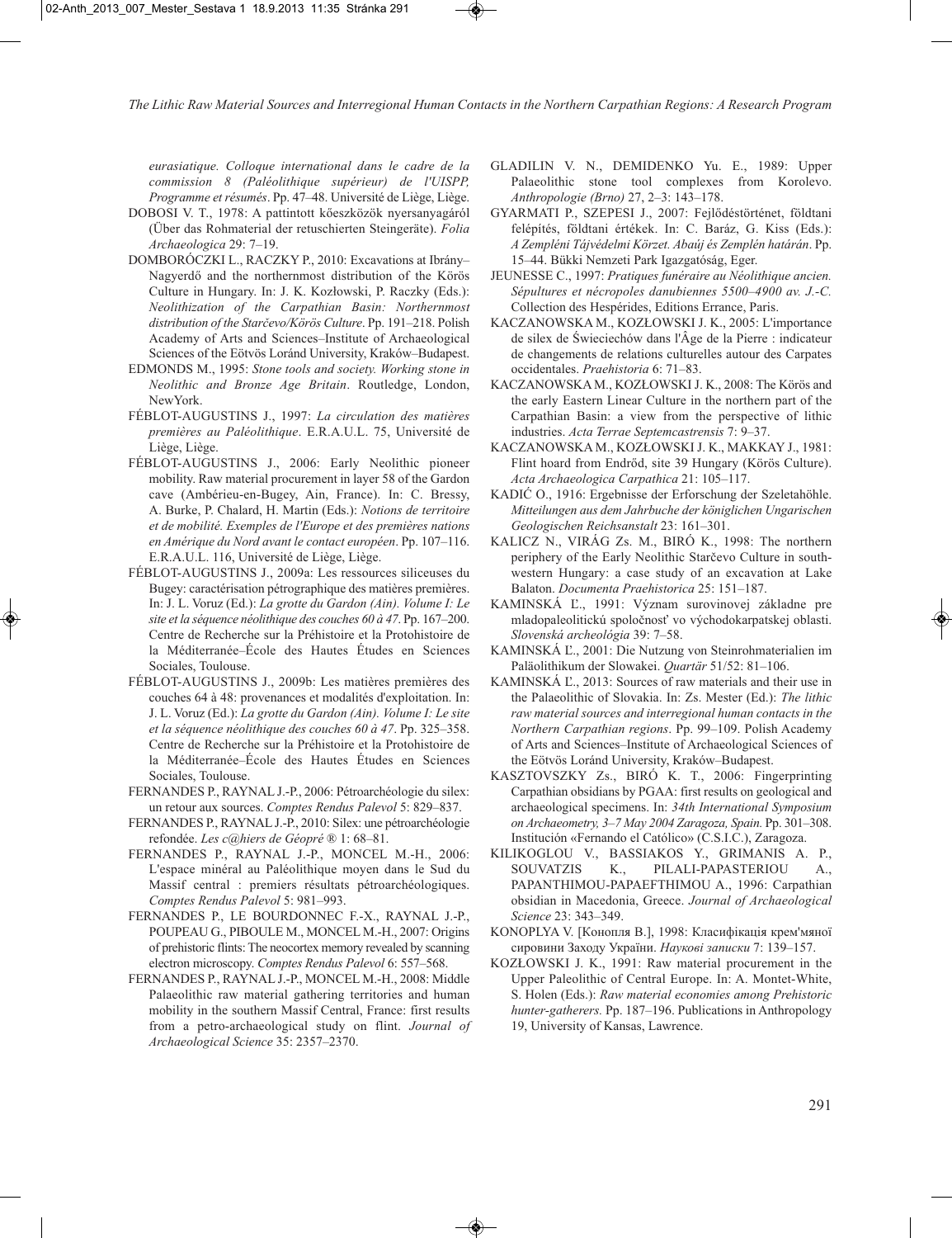- KOZŁOWSKI J. K., 2003: La néolithisation de la zone balkanodanubienne et l'occupation du territoire. *Civilisations* 52, 1:  $9 - 24$ .
- KOZŁOWSKI J. K., PAWLIKOWSKI M., 1989: Investigations into the northern lithic raw materials in upper Silesia (Poland). In: J. K. Kozłowski (Ed.): *"Northern" (erratic and jurassic) flint of south polish origin in the Upper Palaeolithic of Central Europe.* Pp. 17–46. Institute of Archaeology Jagellonian University – Cracovia, Department of Anthropology University of Kansas – Lawrence, Kraków.
- KUTZIÁN I., 1944–1947: *A Körös-kultúra The Körös Culture*. Dissertationes Pannonicae Ser. II 23, Pázmány Péter Tudományegyetem Érem- és Régiségtani Intézete, Budapest.
- LENGYEL Gy., 2013: Knapping experiments on lithic raw materials of the Early Gravettian in Hungary. In: Zs. Mester (Ed.): *The lithic raw material sources and interregional human contacts in the Northern Carpathian regions*. Pp. 39–51. Polish Academy of Arts and Sciences–Institute of Archaeological Sciences of the Eötvös Loránd University, Kraków–Budapest.
- LUCA A. S., SUCIU C., 2007: Migrations and local evolution in the Early Neolithic in Transylvania: the typological-stylistic analysis and the radiocarbon data. In: M. Spataro, P. Biagi (Eds.): *A short walk through the Balkans: the first farmers of the Carpathian Basin and adjacent regions*. Pp. 77–87. Società per la Preistoria e Protostoria della Regione Friuli-Venezia Giulia – Quaderno 12, Trieste.
- MARKÓ A., KÁZMÉR M., 2004: The use of nummulitic chert in the Middle Palaeolithic in Hungary. In: É. Fülöp, J. Cseh (Eds.): *Die aktuellen Fragen des Mittelpaläolithikums in Mitteleuropa – Topical issues of the research of Middle Palaeolithic period in Central Europe.* Pp. 53–64. Tudományos Füzetek 12, Komárom-Esztergom County Museum Directorate, Tata.
- MARKÓ A., BIRÓ K. T., KASZTOVSZKY Zs., 2003: Szeletian felsitic porphyry: non-destructive analysis of a classical Palaeolithic raw material. *Acta Archaeologica Academiae Scientiarum Hungaricae* 54: 297–314.
- MATEICIUCOVÁ I., 2007: Worked stone: obsidian and flint. In: A. Whittle (Ed.): *The Early Neolithic on the Great Hungarian Plain. Investigations of the Körös Culture site of Ecsegfalva 23, County Békés*. Pp. 677–726. Varia Archaeologica Hungarica 21, Institute of Archaeology HAS, Budapest.
- MATEICIUCOVÁ I., 2008: *Talking stones. The chipped stone industry in Lower Austria and Moravia and the beginnings of the Neolithic in Central Europe (LBK), 5700–4900 BC*, Dissertationes Archaeologicae Brunenses/Pragensesque 4, Masarykova universita, Brno.
- MESTER Zs., FARAGÓ N., 2013: The lithic raw material sources and interregional human contacts in the Northern Carpathian regions: report and preliminary results of the field surveys. In: Zs. Mester (Ed.): *The lithic raw material sources and interregional human contacts in the Northern Carpathian regions*. Pp. 23–37. Polish Academy of Arts and Sciences– Institute of Archaeological Sciences of the Eötvös Loránd University, Kraków–Budapest.
- MESTER Zs., RÁCZ B., 2010: The spread of the Körös Culture and the raw material sources in the northeastern part of the

Carpathian Basin: a research project. In: J. K. Kozłowski, P. Raczky (Eds.): *Neolithization of the Carpathian Basin: Northernmost distribution of the Starčevo/Körös Culture*. Pp. 23–35. Polish Academy of Arts and Sciences–Institute of Archaeological Sciences of the Eötvös Loránd University, Kraków–Budapest.

- MONTET-WHITE A., HOLEN S. (Eds.), 1991: *Raw Material Economies among Prehistoric Hunter-Gatherers*. Publications in Anthropology 19, University of Kansas, Lawrence, Kansas.
- NIKOLOV V., 1989: Das Flußtal der Struma als Teil der Straße von Anatolien nach Mitteleuropa. In: S. Bökönyi (Ed.): *Neolithic of Southeastern Europe and its Near Eastern connections*. Pp. 191–199. Varia Archaeologica Hungarica 2, Institute of Archaeology HAS, Budapest.
- NOWELL A., DAVIDSON I. (Eds.), 2010: *Stone tools and the evolution of human cognition*. University Press of Colorado, Boulder, Colorado.
- ODDONE M., MÁRTON P., BIGAZZI G., BIRÓ K. T., 1999: Chemical characterisations of Carpathian obsidian sources by instrumental and epithermal neutron activation analysis. *Journal of Radioanalytical and Nuclear Chemistry* 240, 1: 147–153.
- PELIKÁN P., 2002: Földtani felépítés, rétegtani áttekintés. In: Cs. Baráz (Ed.): *A Bükki Nemzeti Park. Hegyek, erdők, emberek*. Pp. 23–49. Bükki Nemzeti Park Igazgatóság, Eger.
- PELIKÁN P. (Ed.), 2005: *A Bükk hegység földtana Geology of the Bükk Mountains*. Magyar Állami Földtani Intézet, Budapest.
- PERLÈS C., 1990: L'outillage de pierre taillée néolithique en Grèce: approvisionnement et exploitation des matières premières. *Bulletin de correspondance héllénique* 114: 1–42.
- PIEL-DESRUISSEAUX J.-L., 1990: *Outils préhistoriques. Formes – fabrication – utilisation*. Masson, Paris.
- PŘICHYSTAL A., 2009: *Kamenné suroviny v pravěku východní části střední Evropy*. Masarykova univerzita, Brno.
- RÁCZ B., 2008: Pattintott kőeszköz-nyersanyagok felhasználásának előzetes eredményei a paleolitikumban a mai Kárpátalja területén. *Archeometriai Műhely* 2008, 2: 47–54.
- RÁCZ B., 2009: Kárpátalja paleolit nyersanyag-felhasználási régióinak elsődleges nyersanyagai. In: G. Ilon (Ed.): *ΜΩΜΟΣ VI. Őskoros Kutatók VI. Összejövetelének konferenciakötete. Nyersanyagok és kereskedelem*. Pp. 321–326. Kulturális Örökségvédelmi Szakszolgálat, Budapest – Vas megyei Múzeumok Igazgatósága, Szombathely, Szombathely.
- RÁCZ B., 2010: Nyersanyag-gazdálkodás a Beregszászidombvidék paleolit településein. *Gesta (Miskolc)* 9: 30–39.
- RÁCZ B., 2013: Main raw materials of the Palaeolithic in Transcarpathian Ukraine: geological and petrographical overview. In: Zs. Mester (Ed.): *The lithic raw material sources and interregional human contacts in the Northern Carpathian regions*. Pp. 131–146. Polish Academy of Arts and Sciences– Institute of Archaeological Sciences of the Eötvös Loránd University, Kraków–Budapest.
- RATS A. Y. [Рац А. Й.], 2009: Закарпатськi обсидiани: мiфи та реальнiсть. 1 частина: данi спецiальної лiтератури (The Transcarpathian obsidian: legend and reality. Part 1: special literature data). *Acta Beregsasiensis* 8, 2: 273–278.